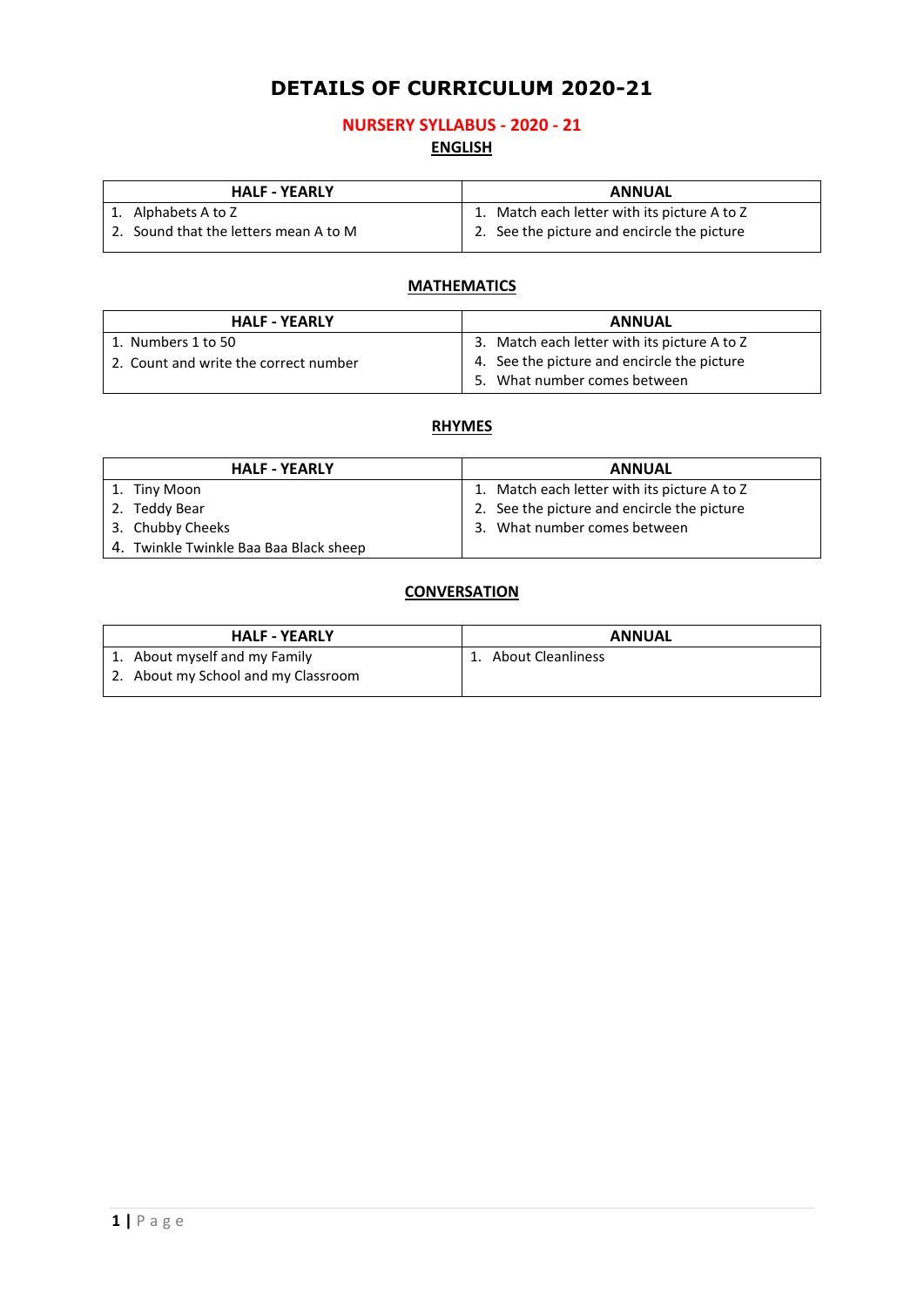## **K.G - I SYLLABUS - 2020 – 21**

## **ENGLISH**

| <b>HALF - YEARLY</b>                        | <b>ANNUAL</b>                               |
|---------------------------------------------|---------------------------------------------|
| 1. Writing Capital letters A till Z         | 1. Small letters                            |
| 2. Missing letters                          | 2. Comparing capital and small letters      |
| 3. Phonic sounds (what stands for A till M) | 3. Missing letters                          |
|                                             | 4. Phonic sounds (what stands for N till Z) |
|                                             | Learning words<br>5.                        |
|                                             | Vowels.<br>6.                               |

### **EVS/GENERAL KNOWLEDGE**

| <b>HALF - YEARLY</b>            | <b>ANNUAL</b>                        |
|---------------------------------|--------------------------------------|
| 1. I am special                 | Animals on land and water<br>$1_{-}$ |
| My body<br>2.                   | 2. Birds                             |
| I am me<br>3.                   | 3. Animal Babies                     |
| Keep Clean<br>4.                | 4. Animal Homes                      |
| 5. Brush brush                  | 5. Trees                             |
| 6. What I do                    | 6. Means of Transport                |
| 7. My Family                    | 7. What we wear                      |
| 8. My house                     | 8. Festivals                         |
| 9. My School                    | 9. Up in the sky                     |
| 10. At Play                     | <b>RHYMES</b>                        |
| 11. Fruits and Vegetables       | 1.<br>I am a                         |
| 12. Animals (Wild and domestic) | 2.<br>The rain                       |
| 13. Colours                     | 3.<br>My red Balloon                 |
|                                 | <b>Pretty Kite</b><br>4.             |
|                                 |                                      |

## **MATHEMATICS**

| <b>SYLLABUS</b>                                                                        | <b>HALF - YEARLY</b>                                                                                                                                                                                                                    | <b>ANNUAL</b>                                                                                                                                                                                                                |
|----------------------------------------------------------------------------------------|-----------------------------------------------------------------------------------------------------------------------------------------------------------------------------------------------------------------------------------------|------------------------------------------------------------------------------------------------------------------------------------------------------------------------------------------------------------------------------|
| 1. Number writing                                                                      | $1 - 50$                                                                                                                                                                                                                                | $50 - 100$                                                                                                                                                                                                                   |
| 2. Number names                                                                        | $1 - 20$                                                                                                                                                                                                                                | $20 - 50$                                                                                                                                                                                                                    |
| Missing numbers<br>3.                                                                  | $1 - 50$                                                                                                                                                                                                                                | $50 - 100$                                                                                                                                                                                                                   |
| Count and write<br>4.                                                                  | $1 - 15$                                                                                                                                                                                                                                | $15 - 30$                                                                                                                                                                                                                    |
| 5. Write what comes before<br>after and between                                        | $1 - 20$                                                                                                                                                                                                                                | $20 - 50$                                                                                                                                                                                                                    |
| 6. Match the numbers with<br>their names.<br>7. Match the objects with<br>the numbers. | $1 - 20$<br>$1 - 15$                                                                                                                                                                                                                    | $1 - 50$<br>$1 - 30$                                                                                                                                                                                                         |
| <b>RHYMES</b>                                                                          | <b>PEARLS SEMESTER-1</b><br>1. circles the bigger number (1-50)<br>2. Mary had a little lamb (Page-19)<br>3. Hop a little (Page -37)<br>4. Twinkle, Twinkle (Page -57)<br>5. Clap and tap (Page - 57)<br>6. Blue is the lake(Page -127) | <b>PEARLS SEMESTER-2</b><br>1. circles the smaller number (1-50)<br>2. Teddy bear (Page - 17)<br>3. I hear thunder (Page - 25)<br>4. Count and sing (Page - 46)<br>5. I am a tailor (Page - 106)<br>6. The Rain (Page - 116) |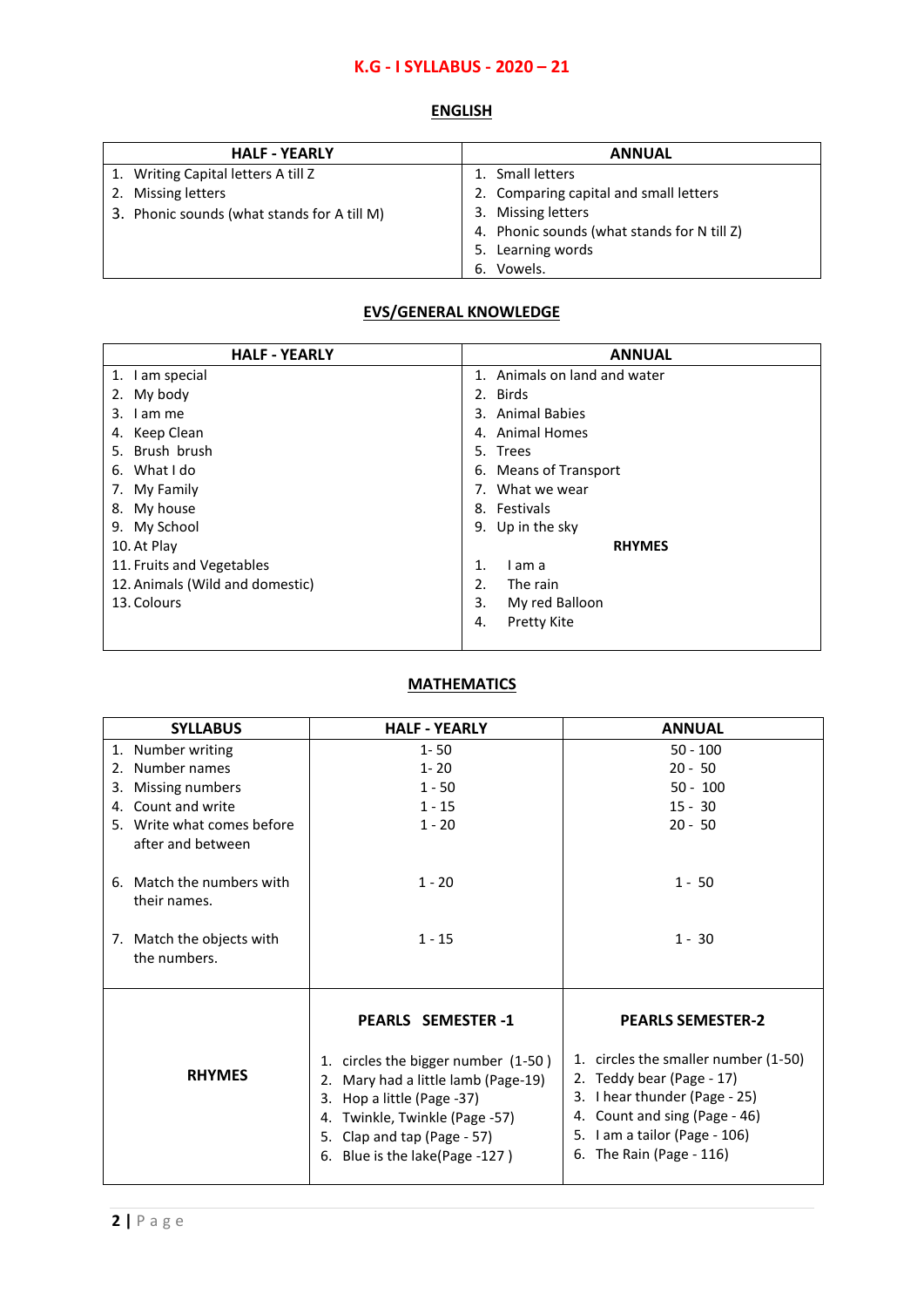## **K.G - II SYLLABUS - 2020 – 21**

#### **MATHEMATICS**

| <b>HALF - YEARLY</b>                                | <b>ANNUAL</b>                     |
|-----------------------------------------------------|-----------------------------------|
| 1. Numbers 1 to 100.                                | 1. Addition.                      |
| 2. Numbers name one to fifty.                       | 2. Before, after and between      |
| 3. Different shapes and patterns.                   | 3. Equal to $(=)$                 |
| 4. Addition (Add one digit numbers using the symbol | 4. Greater than, smaller than.    |
| $+$ and add with zero (0))                          | 5. Numbers 1 to 100               |
| 5. Compare big and small numbers.                   | 6. Missing number 71 to 100.      |
| 6. Count numbers from 1 to 70.                      | Subtraction.                      |
| 7. Mission numbers from 1 to 50.                    | 8. Add or subtract.               |
| 8. Time table of $2x1=2$ .                          | 9. Measurement (long-short-equal) |
|                                                     | 10. Numbers names 1 to 100.       |

#### **EVS**

| <b>HALF - YEARLY</b>                     | <b>ANNUAL</b>          |
|------------------------------------------|------------------------|
| 1. The parts of the body.                | 1. Animals             |
| 2. Important of washing hands.           | 2. Insects             |
| 3. Goods habits.                         | 3. Flowers             |
| 4. My family and things in my home.      | 4. Trees, our friends. |
| 5. Classrooms.                           | 5. Save water.         |
| 6. Fruits, vegetables and healthy foods. | 6. Means of transport. |
| 7. Name and identity colours.            | 7. Days of the week.   |
| 8. Festivals we celebrate.               | 8. Months of the year. |
| 9. Who am $\mathsf{I}$ ?                 | 9. Day and night.      |
|                                          | 10. Seasons            |
|                                          | 11. Keep safe.         |

### **HANDWRITING**

| <b>HALF - YEARLY</b>                      | <b>ANNUAL</b>    |
|-------------------------------------------|------------------|
| 1. Cursive writing a to z (small letters) | Writing sentence |

#### **CONVERSION**

| <b>HALF - YEARLY</b>          | <b>ANNUAL</b>      |
|-------------------------------|--------------------|
| 1. About our self and family. | 1. About festival. |
| 2. About our school.          | Calendar.          |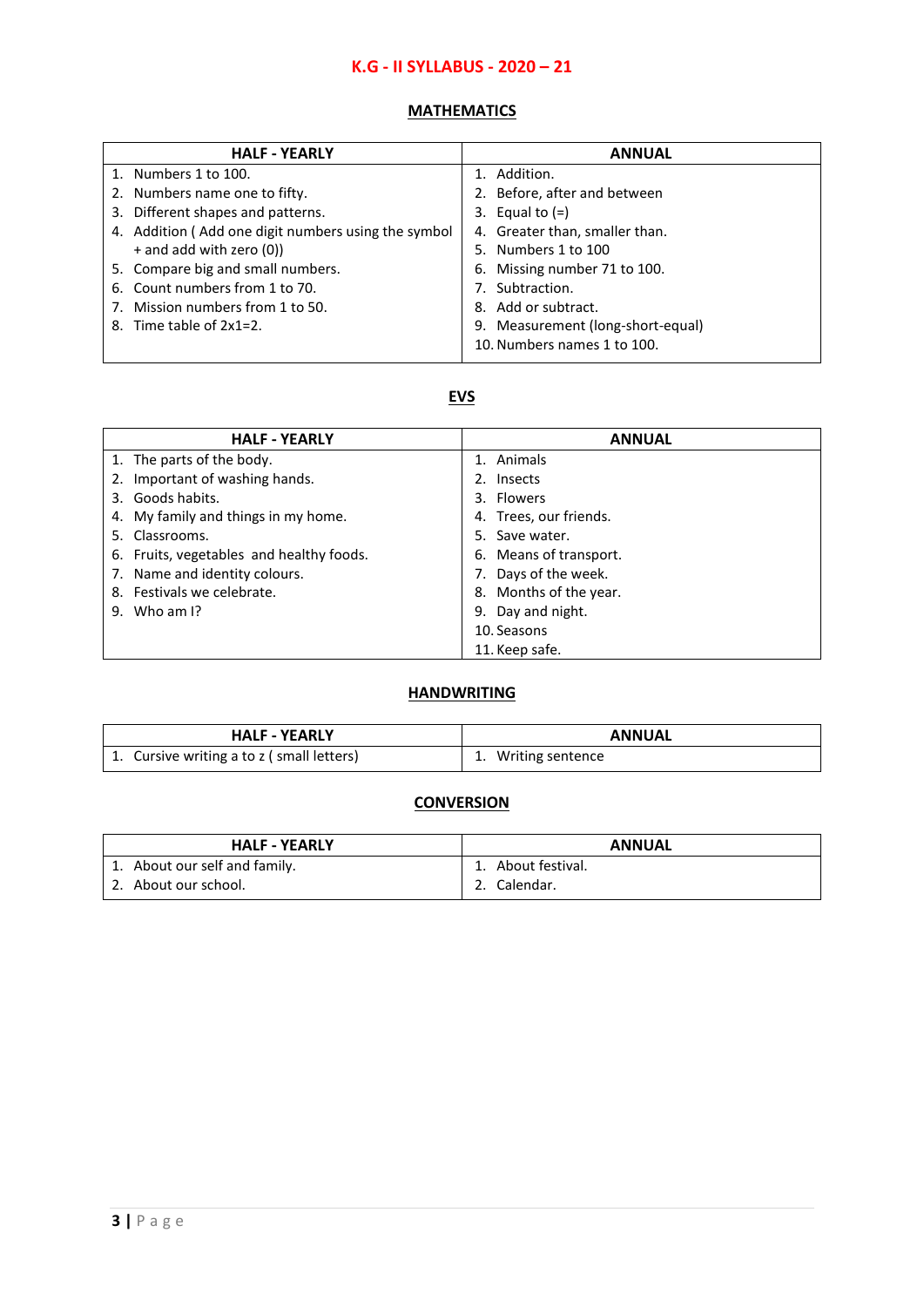## **CLASS - I SYLLABUS - 2020 – 21**

### **ENGLISH - I**

| <b>HALF - YEARLY</b>             | <b>ANNUAL</b>                  |
|----------------------------------|--------------------------------|
| 1. The Mango Tree                | 1. Arun and Tara               |
| 2. Hoppity, Hop! Splash, Splash! | 2. Clever Fred                 |
| 3. Happy Birthday!               | 3. Free and Happy              |
| 4. Bobby and Robby               | 4. Dear Animal Day             |
| 5. What does the prince want?    | 5. A little bird's song (poem) |
| 6. The Little Rabbit (poem)      |                                |

#### **ENGLISH - II**

| <b>HALF - YEARLY</b>                    | <b>ANNUAL</b>          |
|-----------------------------------------|------------------------|
| 1. Naming words                         | 1. Doing words         |
| 2. Special Names                        | 2. Is, are, $am + ing$ |
| 3. One and more than one (nouns number) | 3. Have, Has           |
| 4. He or She                            | 4. In, On, Under, Near |
| 5. Describing words                     | 5. Sentence            |
| 6. A, an or the                         | 6. Capital letters     |
| 7. I, You, He, She, It                  | 7. Comprehension       |
| 8. We, You, They                        |                        |
| 9. Understanding words                  |                        |

## **ENVIRONMENTAL SCIENCE**

| <b>HALF - YEARLY</b>   | <b>ANNUAL</b>         |  |
|------------------------|-----------------------|--|
| 1. About Me            | 1. My Home            |  |
| 2. My body             | 2. My School          |  |
| 3. My body helps me    | 3. People who Help Us |  |
| 4. My food             | 4. Plants around us   |  |
| 5. My clothes          | 5. Animals around us  |  |
| 6. My Family           | 6. Water              |  |
| 7. We all work at Home |                       |  |

#### **VALUE EDUCATION**

| <b>HALF - YEARLY</b>     | <b>ANNUAL</b>                |
|--------------------------|------------------------------|
| 1. A prayer to God       | 1. My love for my parents    |
| 2. God our loving father | 2. My brothers and sisters   |
| 3. God's gift for me     | 3. Duties towards myself     |
| 4. The world around me   | 4. My neighbour              |
| 5. My mother             | 5. A morning walk            |
| 6. My Father             | 6. Thanks giving             |
| 7. My School             | 7. Making use of God's gifts |
| 8. My Friend             | 8. My Country                |

| <b>HALF - YEARLY</b>     | <b>ANNUAL</b>       |  |
|--------------------------|---------------------|--|
| 1. Know your Computer    | 1. Kevboard         |  |
| 2. Parts of the Computer | 2. Computer Mouse   |  |
|                          | 3. Uses of Computer |  |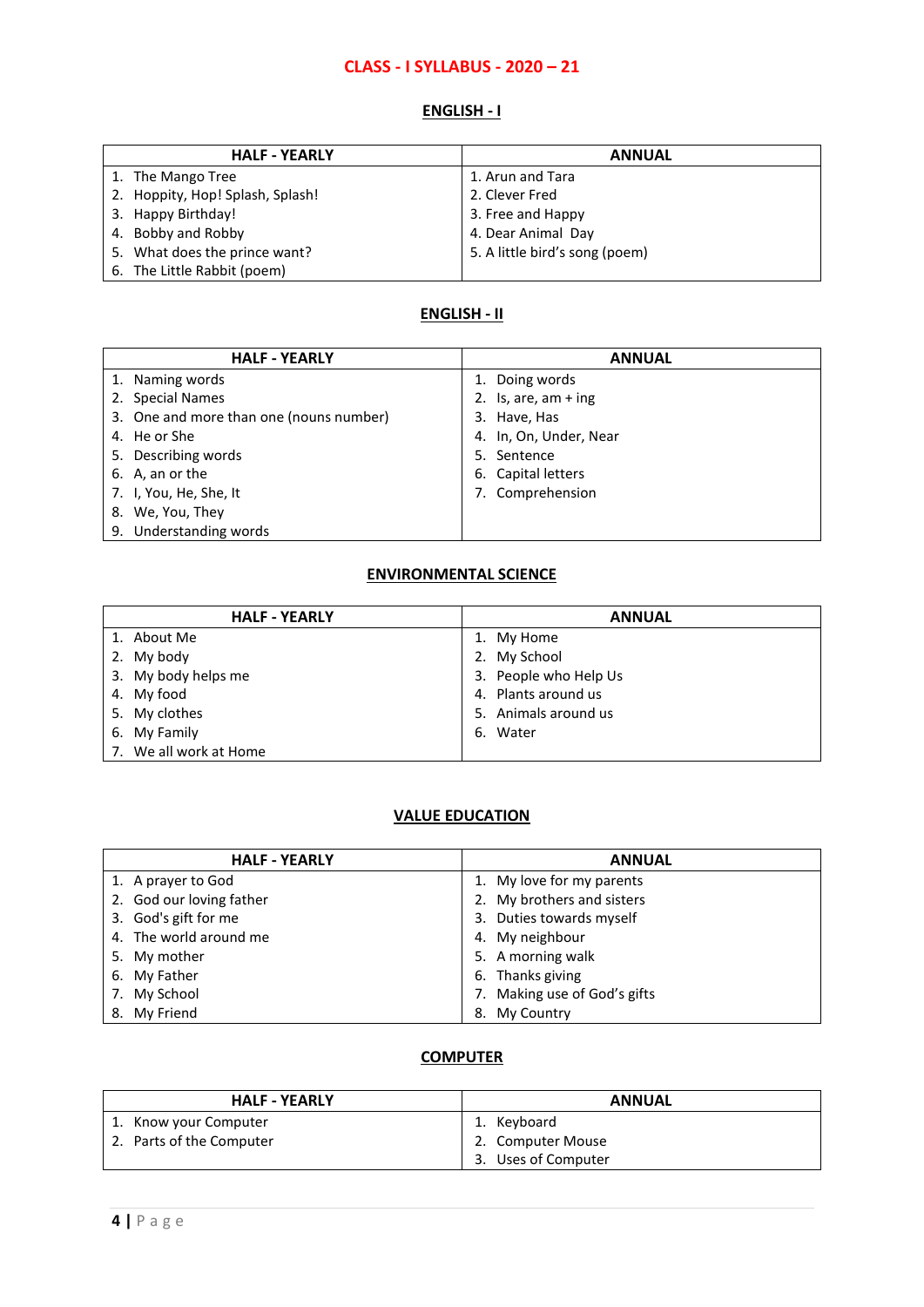| <b>HALF - YEARLY</b>      | <b>ANNUAL</b>                      |
|---------------------------|------------------------------------|
| 1. Learning Basics        | 1. Addition of 2- digit Numbers    |
| 2. Numbers 1 to 10        | 2. Subtraction of 2- digit numbers |
| 3. Addition               | 3. Skip counting                   |
| 4. Subtraction            | 4. Multiplication                  |
| 5. Concept of Zero        | 5. Ordinal numbers                 |
| 6. Numbers from 11 to 20  | 6. Time                            |
| 7. Numbers from 21 to 50  | 7. Calendar                        |
| 8. Numbers from 51 to 100 | 8. Money                           |
| 9. Numerals on Abacus     | 9. Measurements                    |
| 10. Comparison of Numbers | 10. Shapes                         |
| 11. Ordering of Numbers   | 11. Spatial Relationships          |

#### **GENERAL KNOWLEDGE**

| <b>HALF - YEARLY</b>              | <b>ANNUAL</b>                     |
|-----------------------------------|-----------------------------------|
| 1. My wonderful body              | 1. People who help us.            |
| 2. The animals kingdom.           | 2. Play time.                     |
| 3. Take us home.                  | $3.$ Who am I.                    |
| 4. She and He animals.            | 4. Up in the sky.                 |
| 5. The life of a plant. (Project) | 5. A colourful rainbow. (Project) |
| 6. Fruits and vegetables          | 6. Count and write.               |
| 7. India Celebrates.              | 7. Meet my family.                |
| 8. How do we travel.              | 8. What fun.                      |

## **HINDI**

| <b>HALF - YEARLY</b> | <b>ANNUAL</b>         |
|----------------------|-----------------------|
| Chapter              | <b>CHAPTER</b>        |
| 1. दोहराना           | ८.प्यारे–प्यारेफूल    |
| २. ऐसावरदान          | ९.ताजमहल              |
| ३. अनुपम             | 10. शाबाशशेरू         |
| 4. लाली-काली         | 14. रक्षाबंधन         |
| 5. मीठी-बोली         | 15. झण्डाकभीनझुकनेपाए |
| 6. प्यारीदादीअम्मा   | 16. मीतू              |

#### **BENGALI**

| <b>HALF - YEARLY</b>           | <b>ANNUAL</b>                  |
|--------------------------------|--------------------------------|
| <b>GAIDHA</b>                  | <b>GAIDHA</b>                  |
| 1.Ja-Fala Joghe Sabdha shikho  | 1.Ba-Fala Joghe Sabdha Shikho  |
| 2. Ra-Fala Joghe Sabdha Shikho | 2.Na-Fala Joghe Sabdha Shikho  |
| 3.La-Fala Joghe Sabdha Shikho  | 3. Ma-Fala Joghe Sabdha Shikho |
| <b>POEM</b>                    | <b>POEM</b>                    |
| 1. Foot fotee Jausnai          | 1.Prabati                      |
| 2. Bristi Pore TaporTopar      | 2.Sankalpa                     |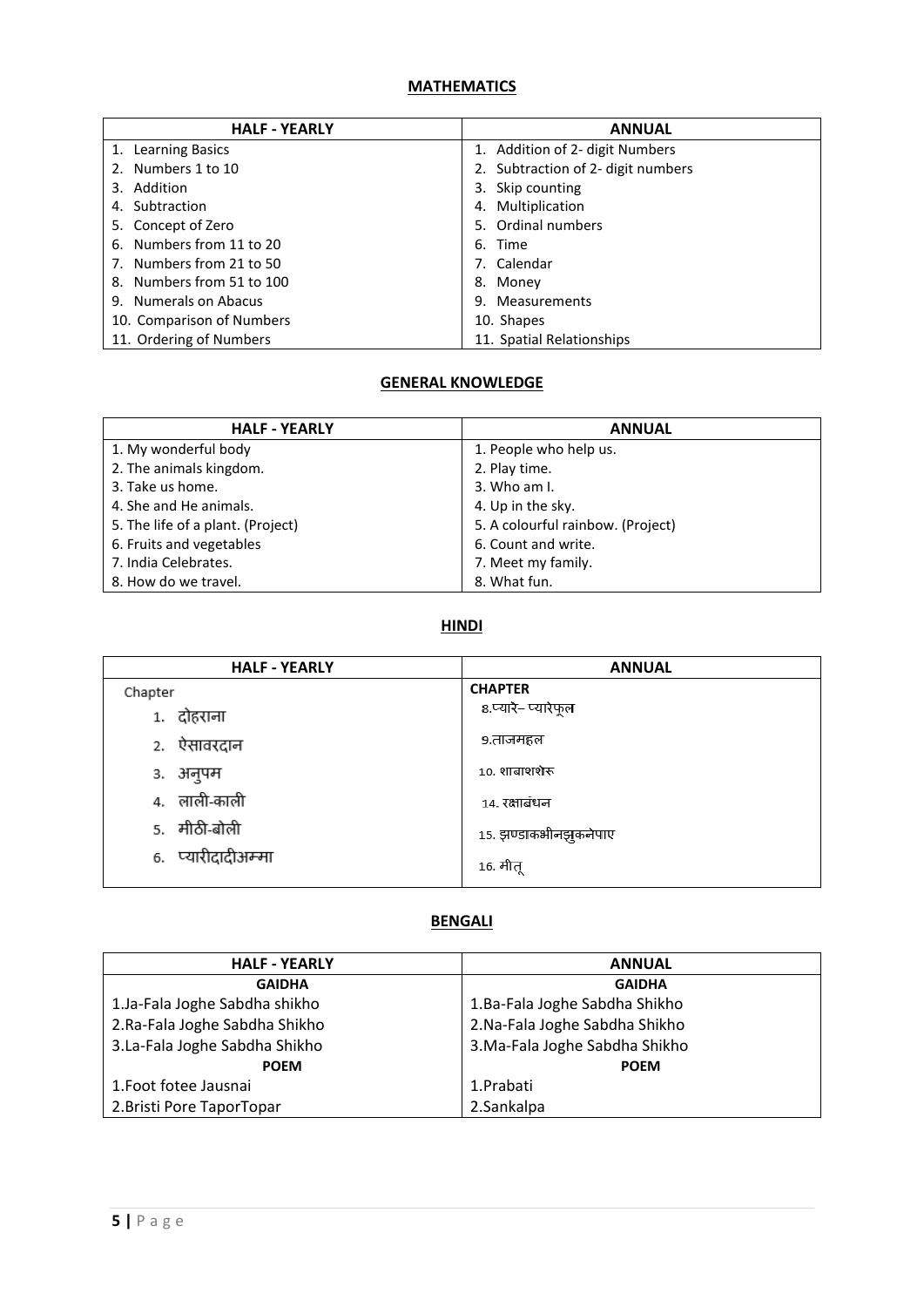# **CLASS - II SYLLABUS - 2020 – 21**

## **ENGLISH-I**

| <b>HALF - YEARLY</b>   | <b>ANNUAL</b>         |
|------------------------|-----------------------|
| 1. Mary and the Fly    | 1. Christmas Song     |
| 2. The Fly             | 2.I love my home      |
| 3.1 promise            | 3. Pitpat's journey   |
| 4. Helping and Sharing | 4. Let's Make Friends |
| 5. The Golden Bucket   | 5. The Swing (poem)   |
| 6.A house (poem)       |                       |

#### **ENGLISH-II**

| <b>HALF - YEARLY</b>                    | <b>ANNUAL</b>                               |
|-----------------------------------------|---------------------------------------------|
| 1. The Sentence                         | 1.ls, Are, Am                               |
| 2. Questions and Statements             | 2. Was, Were                                |
| 3. Jumbled Sentences                    | 3. Have, Has                                |
| 4. Naming Words                         | 4.Had                                       |
| 5. Special Names                        | 5.Go, Goes, Do, Does                        |
| 6. One and More than One                | 6.Is, Are, Am with- ing Form of Doing Words |
| 7.'S                                    | 7. It Happened Yesterday                    |
| 8. Describing Words                     | 8.Short Forms                               |
| 9. Comparisons                          | 9.In, On, Behind, Under                     |
| 10. My, Our, Your, His, Her, Its, Their | 10.And, But, Or                             |
| 11.A, An, The                           | 11. Who, What, Where, Which, When           |
| 12.I, We, You, He, She, It, They        | 12. Understanding Words                     |
| 13.Me, Us, You, Him, Her, It, Them      | 13.Comprehension                            |
| 14. Doing Words                         | 14.Composition                              |

## **VALUE EDUCATION**

| <b>HALF - YEARLY</b> |                             |                 | <b>ANNUAL</b>  |                               |          |
|----------------------|-----------------------------|-----------------|----------------|-------------------------------|----------|
| <b>CHAPTER</b>       | <b>CONTENT</b>              | <b>PAGE NO.</b> | <b>CHAPTER</b> | <b>CONTENT</b>                | PAGE NO. |
|                      | A Prayer For Help           | 5               | 10             | My Class Teacher              | 29       |
| 2                    | Special Gifts From God      | 7               | 11             | <b>Our National Flag</b>      | 31       |
| 3                    | <b>Helping Parents</b>      | 10              | 12             | My Motherland                 | 33       |
| 4                    | Love And Kindness To        | 13              | 13             | <b>Our National Festivals</b> | 35       |
|                      | Animals                     |                 |                |                               |          |
| 5                    | <b>Sharing With Friends</b> | 16              | 14             | <b>Respect For Elders</b>     | 37       |
| 6                    | A Child Of God              | 18              | 15             | Time For Everything           | 40       |
| 7                    | Who Is A Friend?            | 20              | 16             | <b>Obedience To Parents</b>   | 43       |
| 8                    | Being Truthful              | 23              | 17             | At School                     | 45       |
| 9                    | God Is All Powerful         | 26              |                |                               |          |

### **ENVIRONMENTAL STUDIES**

| <b>HALF - YEARLY</b> |                          |          | <b>ANNUAL</b>  |                            |          |
|----------------------|--------------------------|----------|----------------|----------------------------|----------|
| <b>CHAPTER</b>       | <b>CONTENT</b>           | PAGE NO. | <b>CHAPTER</b> | <b>CONTENT</b>             | PAGE NO. |
|                      | About Me                 |          | 10             | Our Houses                 | 55       |
| $\mathcal{P}$        | My Body                  | 6        | 11             | My School                  | 59       |
| 3                    | Caring for My Body       | 13       | 12             | <b>Weather and Seasons</b> | 64       |
| 4                    | My Family                | 18       | 13             | The Earth, Water and Air   | 69       |
| 5.                   | My Neighbourhood         | 21       | 14             | <b>Our Environment</b>     | 77       |
| 6                    | Our Festivals            | 27       | 15             | <b>Directions</b>          | 82       |
|                      | <b>Plants Around Us</b>  | 32       | 16             | Transport                  | 86       |
| 8                    | <b>Animals Around Us</b> | 40       | 17             | Safety                     | 90       |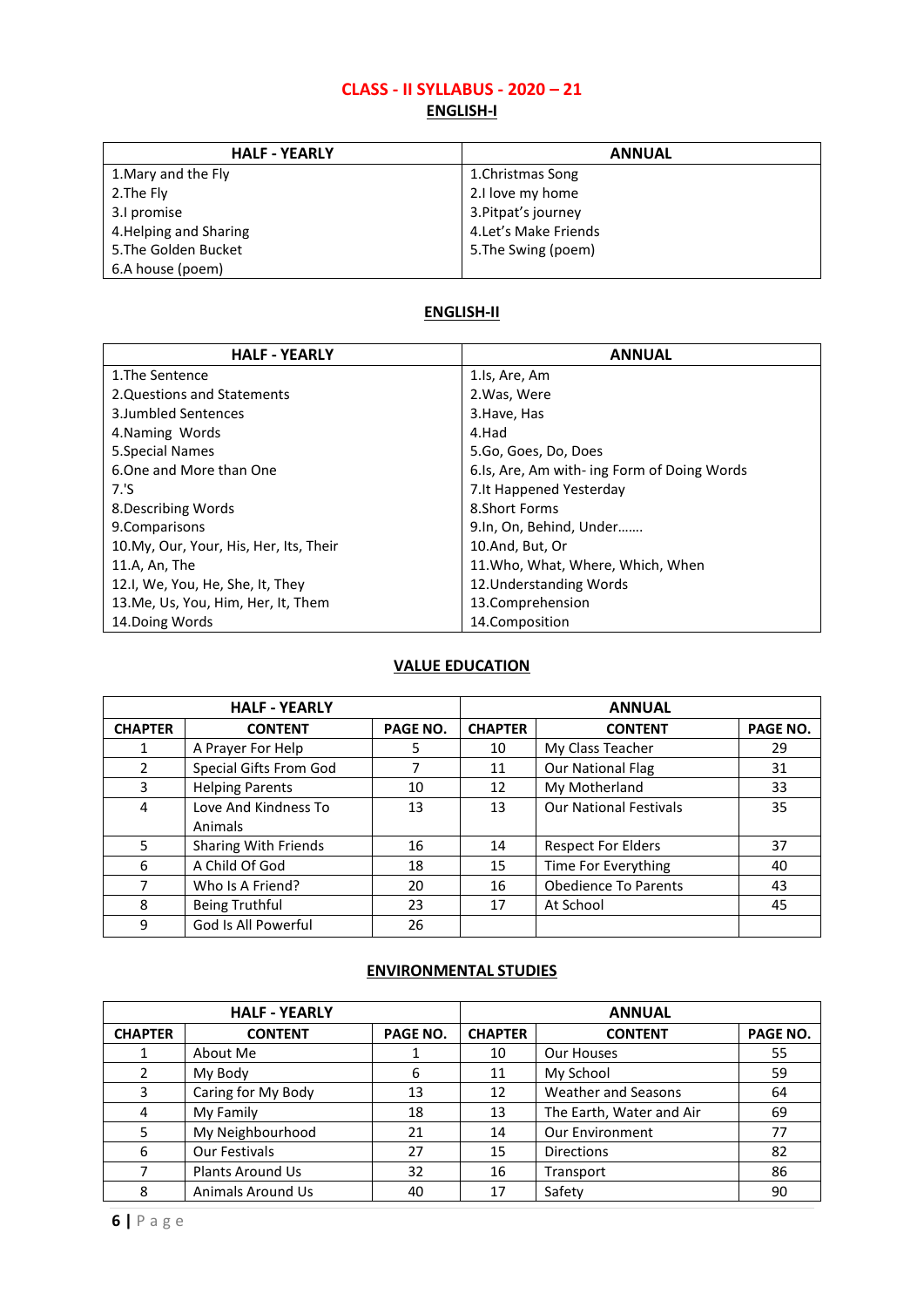|             |           | ᅩ |                                 | -- |
|-------------|-----------|---|---------------------------------|----|
| Jur<br>-uoc | . .<br>ە4 |   | : Wheel was Invented<br>How the | ΩE |

| <b>HALF - YEARLY</b>                                  | <b>ANNUAL</b>                                     |
|-------------------------------------------------------|---------------------------------------------------|
| <b>CHAPTER 1: Numbers 1 to 100</b>                    | <b>CHAPTER 1: Division</b>                        |
| (i) Numbers and numbers name                          | (i) Division as inverse of Multiplication         |
| (ii) Expanded and short form                          | (ii) Division using Multiplication tables         |
|                                                       | (iii) Word Problems                               |
| <b>CHAPTER 2: Three digit number</b>                  |                                                   |
| (i) Number name                                       | <b>CHAPTER 2: Measurement of Length</b>           |
| (ii) Expanded form and short form                     | (i) Unit of length                                |
| (iii) Comparison of Number                            | (ii) How to measure                               |
| (iv) Place value and Face vale                        |                                                   |
|                                                       | <b>CHAPTER 3: Measurement of weight</b>           |
| <b>CHAPTER 3: Even and Odd numbers</b>                | (i) Unit of weight                                |
| (i) Even numbers & Odd numbers                        | (ii) How to measure                               |
| <b>CHAPTER 4: Addition</b>                            | <b>CHAPTER 4: Measurement of Capacity</b>         |
| (i) Addition of 1-digit numbers                       | (i) Unit of Capacity                              |
| (ii) Addition of 2-digit numbers                      | (ii) Measuring capacity in Litres and Millilitres |
| (iii) Addition of 3-digit numbers (with Carrying)     |                                                   |
|                                                       | <b>CHAPTER 5: Geometry</b>                        |
| <b>CHAPTER 5: Subtraction</b>                         | (i) Point and line                                |
| (i) Subtraction of 2-digit number (with borrowing)    | (ii) Plane figure                                 |
| (ii) Subtraction of 3-digit numbers (with borrowing)  | (iii) Solids                                      |
|                                                       | (iv) Sliding and rolling movement                 |
| <b>CHAPTER 6: Multiplication</b>                      |                                                   |
| (i) Multiplication as repeated addition               | <b>CHAPTER 6: Time</b>                            |
| (ii) Multiplication Tables                            | (i) Facts About a clock                           |
| (iii) Multiplication with 2-digit number by a 1-digit | (ii) To read time when the Minute-Hand is at 12   |
| number (with carrying)                                | (iii) To read time when the Minute-Hand is at 6   |
| (iv) Word problems on Multiplication                  | (iv) Days of week                                 |
|                                                       | (v) Months of a year                              |
| <b>CHAPTER 7: Money</b>                               | (vi) Yesterday, Today, Tomorrow                   |
| (i) Indian currency                                   | (vii) Calendar                                    |
| (ii) Addition & subtraction of Money                  | (viii) Seasons                                    |
| (iii) Word Problems                                   |                                                   |
|                                                       | <b>CHAPTER 7: Fraction</b>                        |
|                                                       | Basic introduction of Fractional number           |
|                                                       | <b>CHAPTER 8: Patterns</b>                        |
|                                                       | Symbolic and number patterns                      |

## **BENGALI**

| <b>HALF - YEARLY</b>         | <b>ANNUAL</b>         |  |  |
|------------------------------|-----------------------|--|--|
| <b>PROSE</b>                 | <b>PROSE</b>          |  |  |
| 1. Janmobhumi o Jatiyopotaka | 1. Gacha mader bondhu |  |  |
| 2. Sahoshi Noren             | 2. Dhurter Bipod      |  |  |
| 3. Shikari Manu sherjhug     | 3.Churi koramoha pap  |  |  |
| 4. Piper Buddhi              |                       |  |  |
| <b>POEM</b>                  | <b>POEM</b>           |  |  |
| 5.Prarthona                  | 4.Baromese            |  |  |
| 6.Boner Pakhi                | 5.Muderpon            |  |  |
|                              |                       |  |  |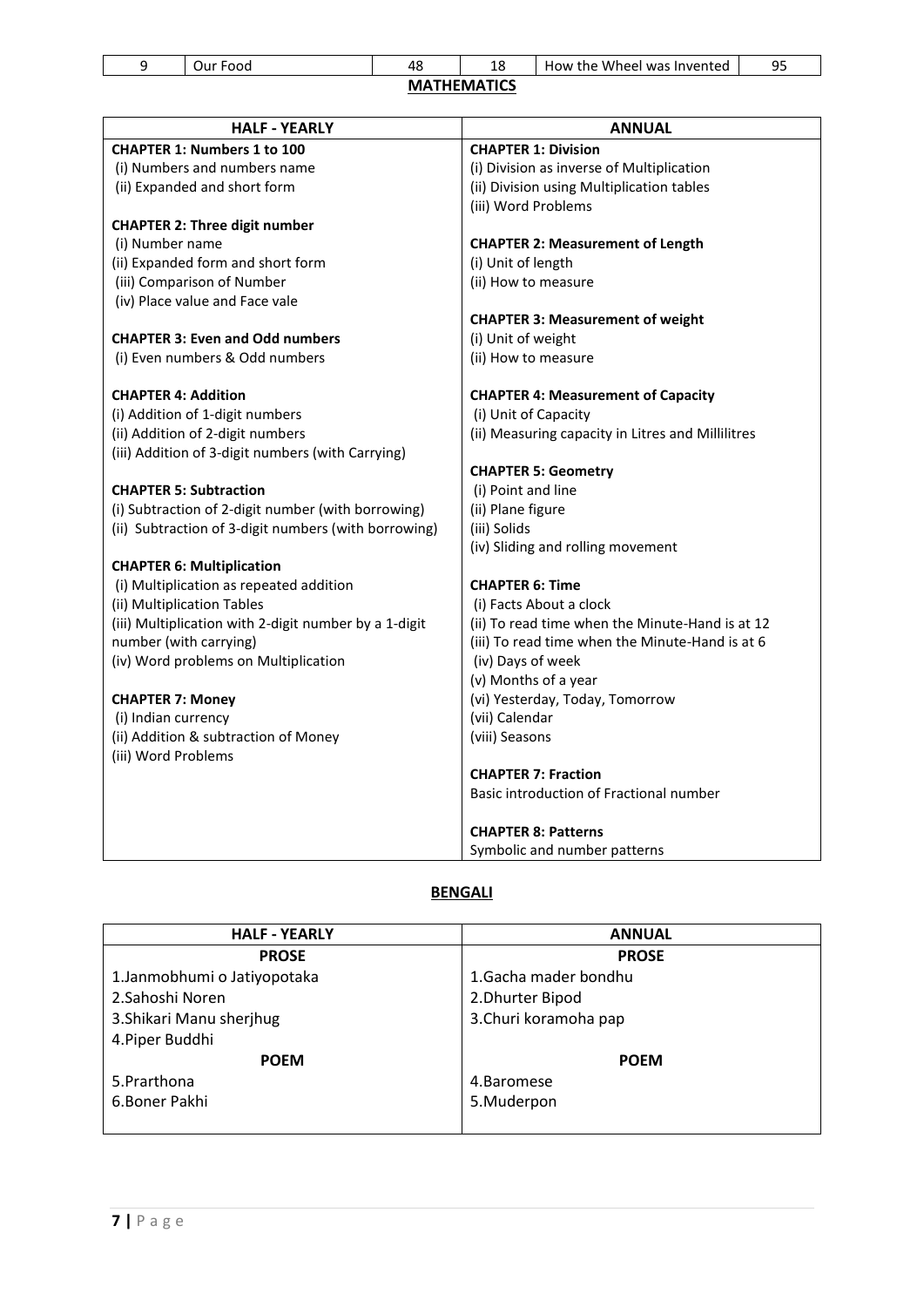| <b>HALF - YEARLY</b>    | <b>ANNUAL</b>           |  |
|-------------------------|-------------------------|--|
| 1.Know Your Body        | 1. Know Your Country    |  |
| 2. The Five Senses      | 2. Festive Season       |  |
| 3. Who Are We           | 3. Brick to Wall        |  |
| 4. Animal Farm          | 4. Rain, Rain, Go Away  |  |
| 5. Grow A Plant         | 5. Look at the Time!    |  |
| 6. From The Ground      | 6. Play Some Tunes      |  |
| 7.In Bloom              | 7. Handy Tools          |  |
| 8.Eat Well              | 8. Easy Breezy          |  |
| 9. What Do You Wear     | 9.Click, Tap            |  |
| 10.Dress Code           | 10. Woody Things        |  |
| 11.A Jigsaw Puzzle      | 11.Take Me Home         |  |
| 12. The World of Sports | 12. One of a Kind       |  |
| 13. It's a Goal         | 13. Figure Out          |  |
| 14.Sing Along           | 14. Think, Write, Count |  |
| 15. People to Know      | 15.Take Care            |  |
| 16. Famous Birthdays    | 16. Being Polite        |  |
| 17. Maharashtra         | 17. How Can I Help?     |  |
| 18. Landmarks           | 18. Family Rules        |  |

## **HINDI**

| <b>HALF - YEARLY</b> | <b>ANNUAL</b>      |
|----------------------|--------------------|
| 1.बचचेहीभगवानहै      | ७.दूरदेशसआतपक्षा   |
| 2.रासतामिलगया        | 8.मोमबत्तीअगरबत्ती |
| 3.करोड़ोंकीमाँ       | 9.ऐसेथेराममनोहर    |
| 4.जैसीकरनीवैसाफल     | 10.तिरंगा          |
| 5.रोटी               | 11.होनहारदीना      |
| 6.कयाजरूरत?          | 12.ऐसावरदान        |
|                      | 13.आओखेलें         |
|                      |                    |

| <b>HALF - YEARLY</b>     | <b>ANNUAL</b>              |  |
|--------------------------|----------------------------|--|
| 1. Parts of the Computer | 1. Using of Computer       |  |
| 2.Keyboard               | 2. Uses of Computer        |  |
|                          | 3. Word (typing the names) |  |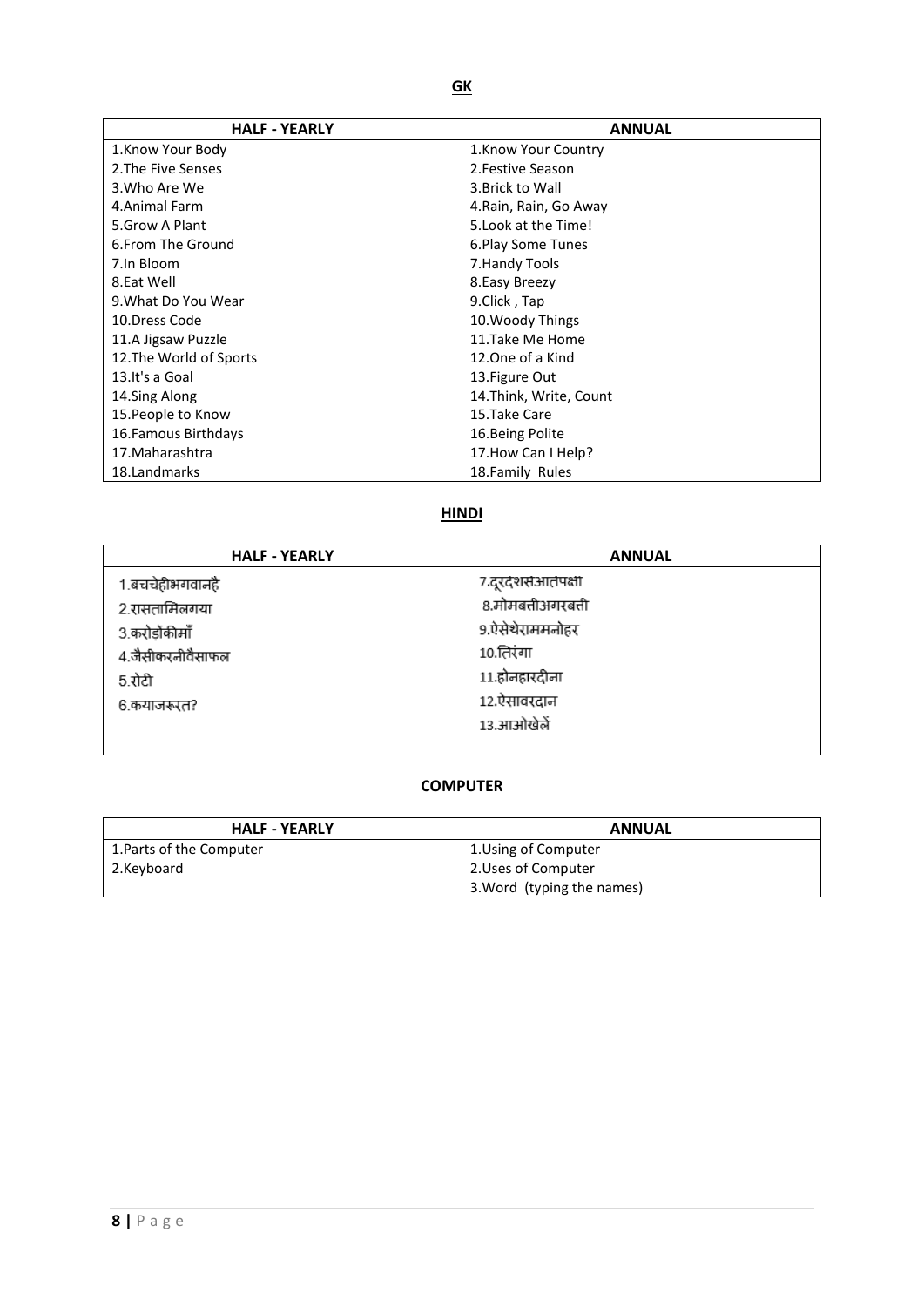### **CLASS - III SYLLABUS - 2020 – 21**

#### **ENGLISH - I**

| <b>HALF - YEARLY</b>          | <b>ANNUAL</b>                |  |  |
|-------------------------------|------------------------------|--|--|
| <b>PROSE</b>                  | <b>PROSE</b>                 |  |  |
| 1. Rekha's new friend         | 1. The Never Ending Story    |  |  |
| 2. The little Red Kite        | 2.A home for a dinosaur      |  |  |
| 3. The Kid's Club             | 3.Mr. Sun Takes a holiday    |  |  |
| 4. Gita's Breakfast           | 4. Tara and Appu             |  |  |
| 5. Celebrating earth day      | 5. Sweet Mangoes             |  |  |
|                               |                              |  |  |
| <b>POETRY</b>                 | <b>POETRY</b>                |  |  |
| 1.A was an ant                | 1. The star                  |  |  |
| 2. If I could be an Astronaut | 2. The house that jack built |  |  |
| 3. The Pond in the village    | 3. The Pond in the village   |  |  |
| 4. The Elephant               |                              |  |  |

#### **ENGLISH - II**

| <b>HALF - YEARLY</b>          | <b>ANNUAL</b>                     |  |
|-------------------------------|-----------------------------------|--|
| 1. Alphabetical Order         | 1.ls, Are, Am                     |  |
| 2. The Sentence               | 2. Was, Were                      |  |
| 3. Asking Question            | 3. Have, Has, Had                 |  |
| 4. The Comma                  | 4. Simple Present Tense           |  |
| 5.Nouns                       | 5. Present Continuous Tense       |  |
| 6. Nouns: Common and Proper   | 6. Simple Past Tense              |  |
| 7. Nouns: Singular and Plural | 7.Simple Future Tense             |  |
| 9. Nouns: Gender              | 8.Can, Cannot, Should, Should not |  |
| 10.'S                         | 9. Short Forms                    |  |
| 11.Adjective                  | 10.Adverbs                        |  |
| 12.Comparison                 | 11. Prepositions                  |  |
| 13.A, An, The                 | 12. Conjunctions                  |  |
| 14. Pronouns                  | 13. Interjections                 |  |
| 15.Verbs                      | 14. Understanding Words           |  |
|                               | 15. Reading Skills                |  |
|                               | 16. Writing Skills                |  |

# **MATHEMATICS**

| <b>HALF - YEARLY</b>                    | <b>ANNUAL</b>              |  |
|-----------------------------------------|----------------------------|--|
| 1.Revision                              | 1.Money                    |  |
| 2. Numbers upto ten thousand            | 2. Fractions               |  |
| 3. Roman Numerals                       | 3. Measurement of length   |  |
| 4.Addition                              | 4. Measurement of Weight   |  |
| 5. Subtraction                          | 5. Measurement of capacity |  |
| 6. Problems on addition and subtraction | 6.Time                     |  |
| 7. Multiplication                       | 7.Calendar                 |  |
| 8.Division                              |                            |  |

| <b>HALF - YEARLY</b>         | <b>ANNUAL</b>                   |  |  |
|------------------------------|---------------------------------|--|--|
| 1. The Computer System       | 1. Playing with images in paint |  |  |
| 2. Introduction to Windows 7 | 2. More on Tux paint            |  |  |
| 3. More on Paint             | 3. MS WORD 2010                 |  |  |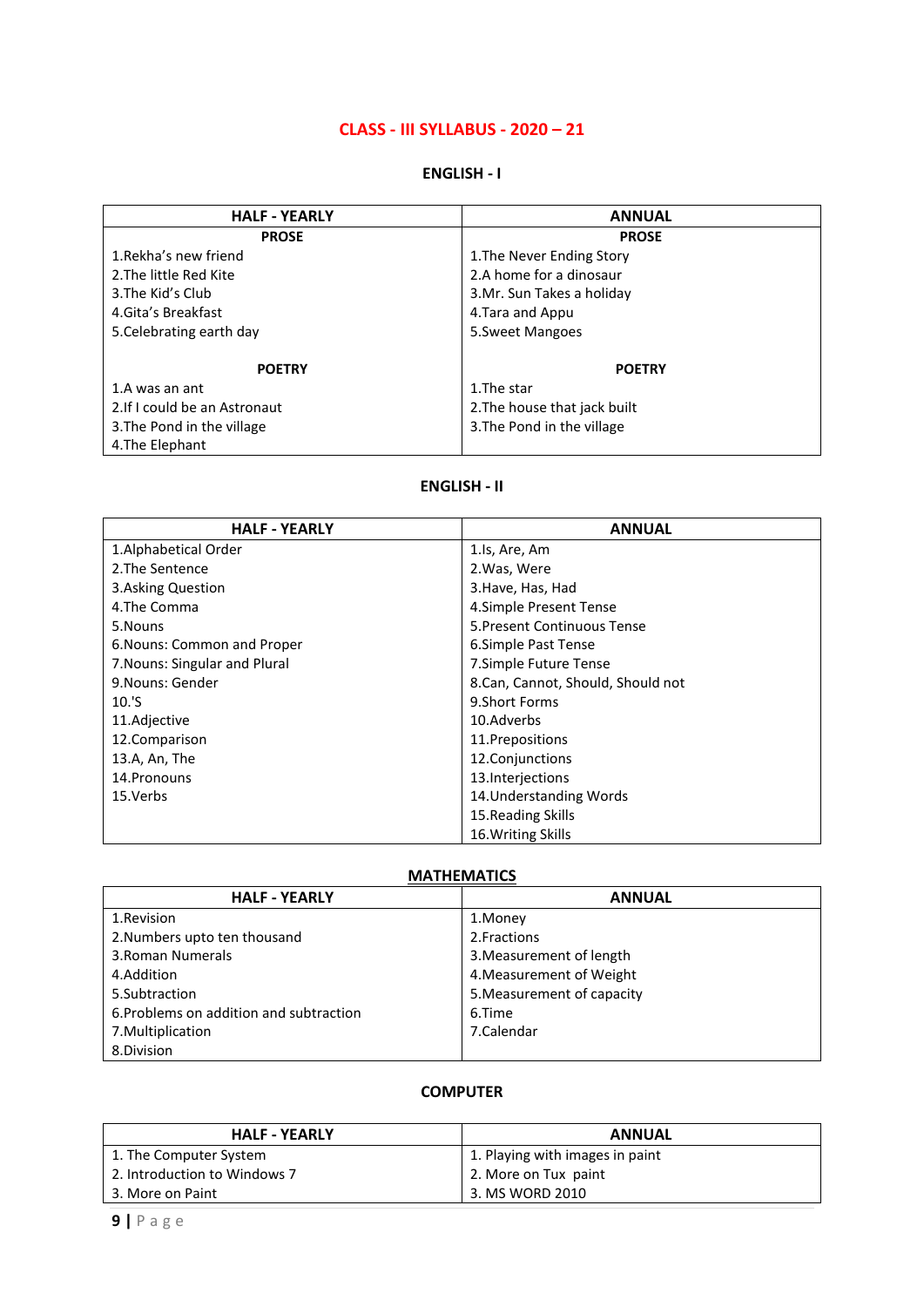#### **HINDI**

| <b>HALF - YEARLY</b>          | <b>ANNUAL</b>                               |  |
|-------------------------------|---------------------------------------------|--|
| TFXT                          | TEXT                                        |  |
| 1.प्रभ् मेरा जीबन हो सुंदर    | 1.नन्हीं सी जान                             |  |
| 2.जिडर भरत                    | 2.दुख में हरदम हँसना सीखो                   |  |
| 3.अमित की सूझ                 | 3.संत निकीलस                                |  |
| 4.बेला चली घुमने              | 4.मैं भी ब्रिक्ष लगाऊंगा                    |  |
| 5.नन्हीं इंद्                 | 5.अभी नहीं                                  |  |
| 6.दूरदर्शन                    |                                             |  |
| 7.जल ही जीबन                  | 6.जरा सी उम्र: बड़ा सा काम                  |  |
| <b>GRAMMAR</b>                | 7.सभी की सुधार                              |  |
| व्याकरण भाग :-                | GRAMMAR                                     |  |
| 1.हिंदी                       | शब्द - संसार                                |  |
| 2.नाम                         | 1.बिलीम शब्द                                |  |
| 3.पहचान                       | 2.एक जैसे शब्द                              |  |
| 4.एक अनेक                     | 3.अनेक शब्दों के लिए एक शब्द                |  |
| 5.नाम की जगह                  | 4.दिन - महीने                               |  |
| 6.बिराम-चिहन                  | 5.संबाद लिखना                               |  |
| 7अन्च्छेद लिखना :- 'मेरी माँ' | 6.पत्र लिखना :- "बीमार होने पर अबकाश के लिए |  |
|                               | 7.मृखाददापक की पत्र"                        |  |

## **ENVIRONMENTAL STUDIES**

| <b>HALF - YEARLY</b> |                         |          | <b>ANNUAL</b>  |                          |                 |
|----------------------|-------------------------|----------|----------------|--------------------------|-----------------|
| <b>CHAPTER</b>       | <b>CONTENT</b>          | PAGE NO. | <b>CHAPTER</b> | <b>CONTENT</b>           | <b>PAGE NO.</b> |
|                      | My Family               |          | 10             | Our Food                 | 66              |
| 2                    | Parts of My Body        | 8        | 11             | Our Houses               | 76              |
| 3                    | Looking after My Body   | 17       | 12             | Maps and Plans           | 84              |
| 4                    | <b>Plants Around Us</b> | 24       | 13             | The Sun, Moon, Stars and | 90              |
|                      |                         |          |                | the Earth                |                 |
| 5                    | Leaves in our Lives     | 33       | 14             | <b>Our Environment</b>   | 97              |
| 6                    | Animals Around Us       | 38       | 15             | Air and Water            | 102             |
| 7                    | Insects and Birds       | 47       | 16             | Transport                | 112             |
| 8                    | Our Neighbourhood       | 55       | 17             | Communication            | 118             |
| 9                    | Fun and Games           | 61       | 18             | Our Clothes              | 125             |

### **VALUE EDUCATION**

| <b>HALF - YEARLY</b>      | <b>ANNUAL</b>                  |
|---------------------------|--------------------------------|
| 1. Prayer for forgiveness | 1. Punctuality                 |
| 2. Why did God create us  | 2. We are all God's children   |
| 3. Forgiveness            | 3. Cleanliness of surroundings |
| 4. Honesty pays           | 4. Self Help                   |
| 5.Gratitude               | 5.Greed                        |
| 6.Leisure Time            | 6.God is Love                  |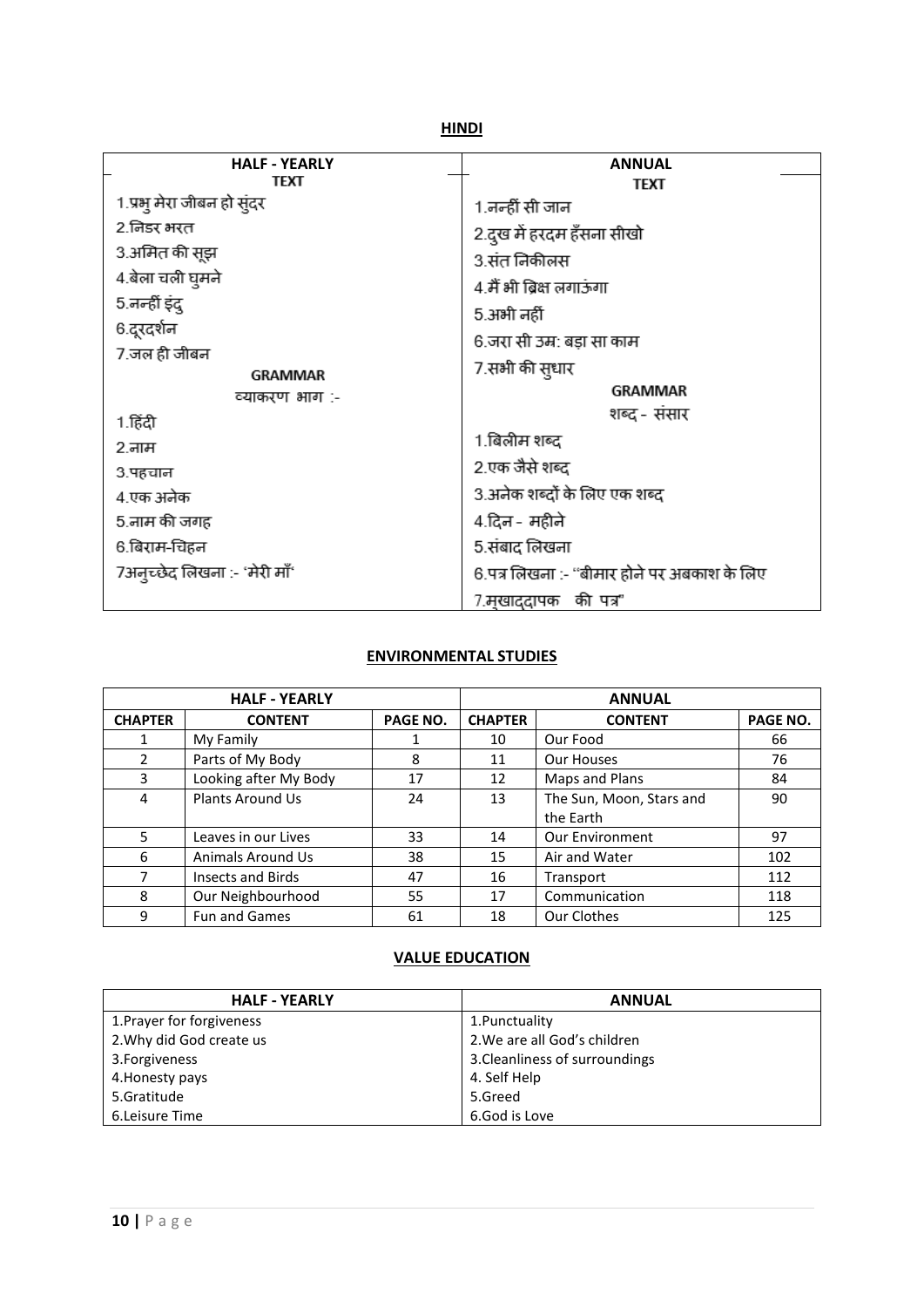### **CLASS - IV SYLLABUS - 2020 – 21**

#### **ENGLISH - I**

| <b>HALF - YEARLY</b>       | <b>ANNUAL</b>               |
|----------------------------|-----------------------------|
| <b>PROSE</b>               | <b>PROSE</b>                |
| 1. The English Exam        | 1. The tree spirit          |
| 2. The way to school       | 2.Girls can't play cricket  |
| 3. Mina's letter           | 3. The Demon and the dancer |
| 4. Yuuki and the Tsunami   | 4.An adventure              |
| 5. The Magpie's lesson     | 5. The Lake of the moon     |
| <b>POETRY</b>              | <b>POETRY</b>               |
| 6. Make room for elephants | 6.Story boat                |
| 7. The Veggy lion          | 7. Laughing song            |
| 8The Silent Snake          | 8.Granny's Little Laptop    |

#### **ENGLISH-II**

| <b>HALF - YEARLY</b>                | <b>ANNUAL</b>                     |
|-------------------------------------|-----------------------------------|
| 1. Alphabetic order                 | 1. Pronouns                       |
| 2. The Sentence                     | 2. Verbs                          |
| 3.Kinds of Sentence                 | 3. Present, Past and Future Tense |
| 4. Negative Sentence                | 4. Simple Present Tense           |
| 5. Interrogative Sentence           | 5. Present Continuous Tense       |
| 6. Subject and Prredicate           | 6. Simple Past tense              |
| 7. Nouns                            | 7. Can, May, Should, Must         |
| 8. Common and Proper Nouns          | 8. Adverbs                        |
| 9. Collective Nouns                 | 9. prepositions                   |
| 10. countable and Uncountable Nouns | 10. Conjunctions                  |
| 11. Nouns: Number                   | 11. Interjections                 |
| 12. Nouns: Gender                   | 12. Understanding words           |
| 13. Nouns: Possession               | 13. Reading Skills                |
| 14. Adjectives                      | 14. Writing Skills                |
| 15. Degrees of Comparison           |                                   |
| 16. A, An, The                      |                                   |

#### **SOCIAL STUDIES**

| <b>HALF - YEARLY</b>       | <b>ANNUAL</b>                |
|----------------------------|------------------------------|
| 1.About India              | 1.Our soil resource          |
| 2. The Northern mountains  | 2.Agriculture                |
| 3. The Great Indian Desert | 3.ndustries                  |
| 4. Climate in India        | 4. Human resources           |
| 5. Natural resources       | 5. Governments and elections |
| 6. Water                   | 6. Rights and duties         |

## **GENERAL KNOWLEDGE**

| <b>HALF - YEARLY</b> | <b>ANNUAL</b>             |
|----------------------|---------------------------|
| 1. The living World  | 1. Wonders of Science     |
| 2. Word by word      | 2. All around us          |
| 3. The playing field | 3. Life Skills and values |
| 4. My India          |                           |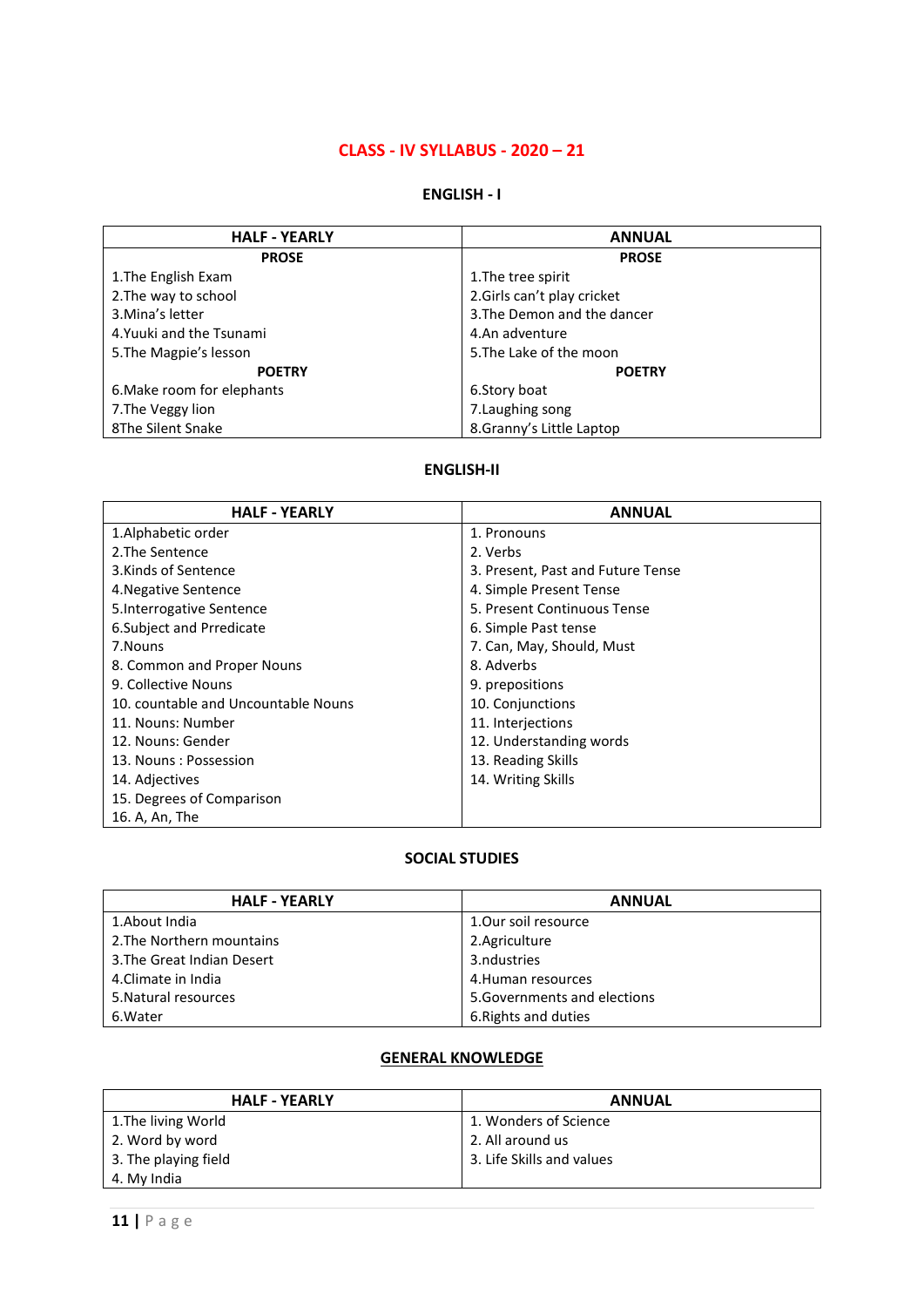| <b>HALF - YEARLY</b>                            | <b>ANNUAL</b>                                         |  |
|-------------------------------------------------|-------------------------------------------------------|--|
| <b>CHAPTER 1: Roman number</b>                  | <b>CHAPTER 1: Fraction</b>                            |  |
| (i) Rules to form ROMAN NUMBER                  | (i)Fractional number and fraction                     |  |
| (ii) Roman number from 1 to 100                 | (ii) Numerator and denominator                        |  |
|                                                 | (iii) Number line                                     |  |
| <b>CHAPTER 2: Number system</b>                 | (iv) Addition and Subtraction of like fraction        |  |
| (i) Number and numeral                          |                                                       |  |
| (ii) Indian number system                       | <b>CHAPTER 2: Decimal</b>                             |  |
| (iii) International number system               | (i) Decimal fraction                                  |  |
| (iv) Place value and Face vale                  | (ii) Rules for converting Decimal into common         |  |
|                                                 | Fraction                                              |  |
| <b>CHAPTER 3: Addition &amp; Subtraction</b>    | (iii) Decimal fraction in place value chart           |  |
| (i) Properties of Addition and subtraction      |                                                       |  |
|                                                 | <b>CHAPTER 3: Estimation</b>                          |  |
| <b>CHAPTER 4: Multiplication &amp; Addition</b> | (i) Rounding number to the nearest ten, hundred &     |  |
| (i) Properties of Multiplication                | thousand                                              |  |
| (ii) Properties of Division                     | (ii) Estimating sum, difference & product             |  |
| <b>CHAPTER 5: Factors and multiples</b>         | <b>CHAPTER 4: Money</b>                               |  |
| (i) Properties of Factors and Multiples         | (i) Currency                                          |  |
| (ii) $H.C.F & L.C.M$                            | (ii) Conversion Rupees into Paise and Paise into      |  |
| (iii) Prime and Composite number                | <b>Rupees</b>                                         |  |
| (iv) Prime factorisation                        |                                                       |  |
| (v) Test of divisibility                        | <b>CHAPTER 5: Measuring length, mass and capacity</b> |  |
|                                                 | (i) Conversion from higher to lower unit              |  |
| <b>CHAPTER 6: Three dimensional shapes</b>      | (ii) Conversion from lower to higher unit             |  |
| (i) Solids                                      |                                                       |  |
| (ii) Cuboid                                     | <b>CHAPTER 6: Perimeter of Rectilinear method</b>     |  |
| (iii) Cube                                      | (i) rectilinear figure                                |  |
| (iv) Pyramid                                    | (ii) Perimeter of Rectilinear figure                  |  |
| <b>CHAPTER 7: Calender</b>                      | <b>CHAPTER 7: Time</b>                                |  |
| (i) Days of the week                            | (i) Facts About a clock                               |  |
| (ii) Months of the year                         | (ii) Use of a.m. and p.m.                             |  |
|                                                 | (iii) The 24-hour clock time                          |  |
|                                                 | (iv) Addition and subtraction of time                 |  |
|                                                 |                                                       |  |
|                                                 | <b>CHAPTER 8: Geometry</b>                            |  |
|                                                 | (i) Point, line segment, line and ray                 |  |
|                                                 | (ii) Closed and open figure                           |  |
|                                                 | (iii) Types of polygons                               |  |

### **SCIENCE**

|            | <b>HALF - YEARLY</b>                | <b>ANNUAL</b> |                                |
|------------|-------------------------------------|---------------|--------------------------------|
| $UNIT - I$ | Food and digestion                  |               | Animals: How life goes on.     |
|            | Teeth and microbes.                 |               | Animals: Living and surviving. |
| UNIT - II  | Safety first                        | UNIT - IV     | Force, work and energy.        |
|            |                                     | UNIT - V      | The Earth and it's neighbours  |
|            | Solids, liquids and gases.          |               | Air, water and weather         |
| UNIT - III | Plants: preparing and storing food. |               |                                |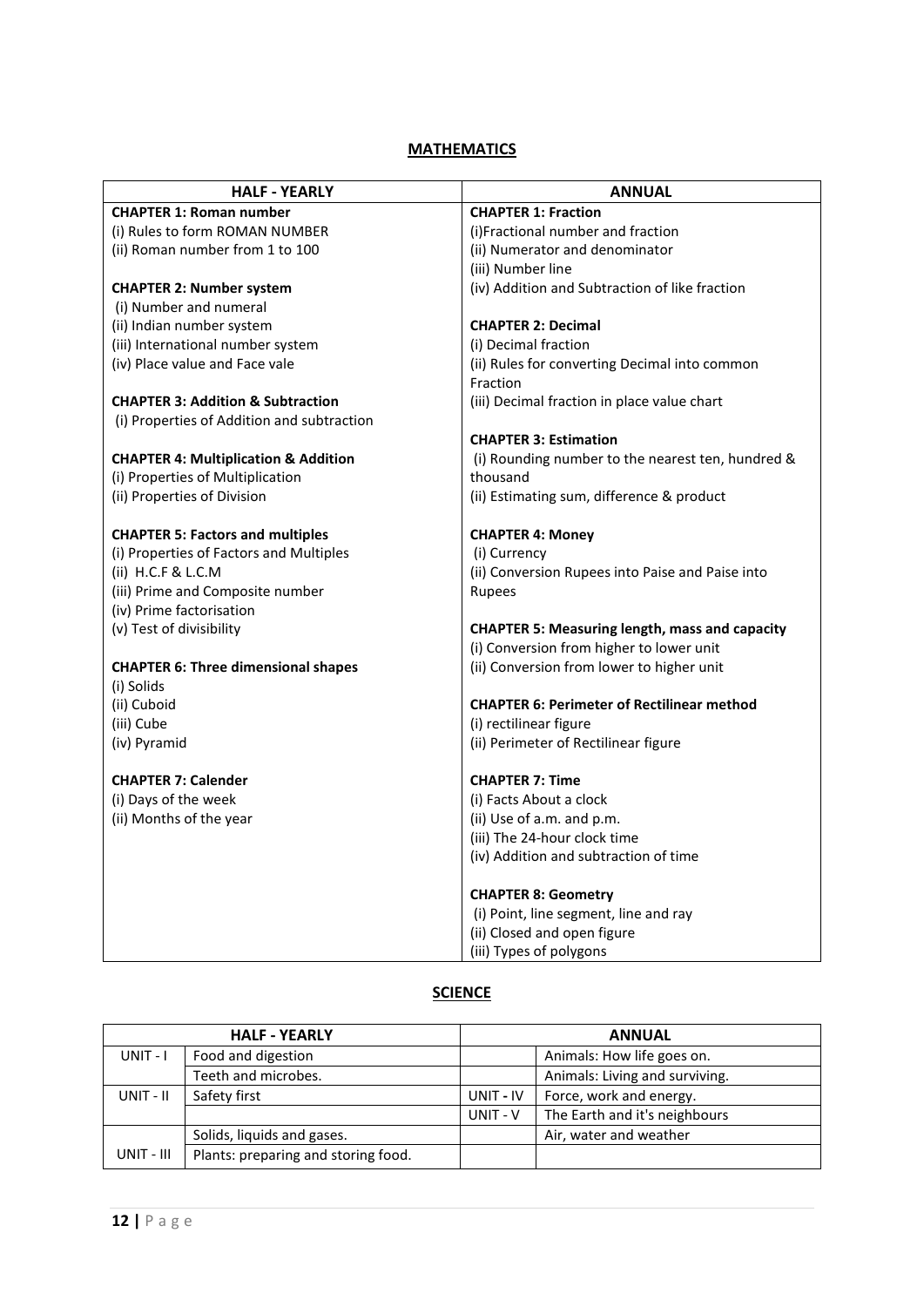**HINDI**

|                                                                              | <b>HALF - YEARLY</b>                                           |                                                                                                               | <b>ANNUAL</b>                                                                                                                                                                                              |
|------------------------------------------------------------------------------|----------------------------------------------------------------|---------------------------------------------------------------------------------------------------------------|------------------------------------------------------------------------------------------------------------------------------------------------------------------------------------------------------------|
| <b>TEXT</b>                                                                  | <b>GRAMMER</b>                                                 | <b>TEXT</b>                                                                                                   | <b>GRAMMER</b>                                                                                                                                                                                             |
| 1.देश हमारा                                                                  | 1.भाषा और ब्याकरण                                              | 1. सच गुलमोहर होते                                                                                            | 1. पर्यायबाची शब्द                                                                                                                                                                                         |
| 2.मोहन बना महान                                                              | 2. बर्ण और बर्तानी                                             | 2. देश है बीर जबानों                                                                                          | 2. बिलीम शब्द                                                                                                                                                                                              |
| 3.सस्कर्म की खोती                                                            | ३. संजा                                                        | का                                                                                                            |                                                                                                                                                                                                            |
| 4.एसे थे बिदयासागर                                                           | 4. लिंग                                                        | 3. खर कोकिला लता                                                                                              | 3. अनोकार्थी शब्द                                                                                                                                                                                          |
| 5.नेक रह पर चलना<br>6.दीदी की सीख<br>7.ओलम्पिक ज्योति<br>8.बच्चे हैं तो क्या | 5. बचन<br>6. क्रिया<br>7. अन्च्छेद लेखन :-<br>-पुस्तकीं से लाभ | मंगेशकर<br>4. जीने की रह<br>5. एसा दिन कब<br>आएगा<br>6. सच्चा दान<br>७. सिक्किम<br>8. शैतानों का भन्डा<br>फोड | 4. अनेक शब्द के लिए<br>एक शब्द<br>5. समरूपीभिलार्थक शब्द<br>6. समूहबाही शब्द<br>7. पत्र - लेखन :-<br>"साप्ताहिक परीक्षा न<br>देने का कारन बताते हुए<br>अपनी कक्षा -अध्यापीका<br>को प्रार्थना - पत्र लिखो " |

## **BENGALI**

| <b>HALF - YEARLY</b> | <b>ANNUAL</b>                 |
|----------------------|-------------------------------|
| <b>PROSE</b>         | <b>PROSE</b>                  |
| 1. Srodhya o bhokti  | 1. Swopner dour               |
| 2.Otithi             | 2. Buddhiman Nasiruddhin      |
| 3.JoiChutche         | 3. Bighyaner Aalo             |
| <b>POEM</b>          | <b>POEM</b>                   |
| 1.Houdhoromettedhir  | 1.Amra gasser chutochuto fool |
| 2. Bangladesh        | 2. Amar chele Bela            |
| <b>PROSNO</b>        | 3.AdorshoChele                |
| Paragraph Writing    | Paragraph Writing             |
|                      | Letter writing                |

#### **VALUE EDUCATION**

| <b>HALF - YEARLY</b> | <b>ANNUAL</b>               |
|----------------------|-----------------------------|
| 1.God is all knowing | 1. Determination            |
| 2. Truthfulness      | 2.Independence Day          |
| 3. Cheerfulness      | 3. Pride goes before a fail |
| 4. Habits            | 4. Equality                 |
| 5.bravery            | 5.Beauty                    |
|                      | 6.Team work                 |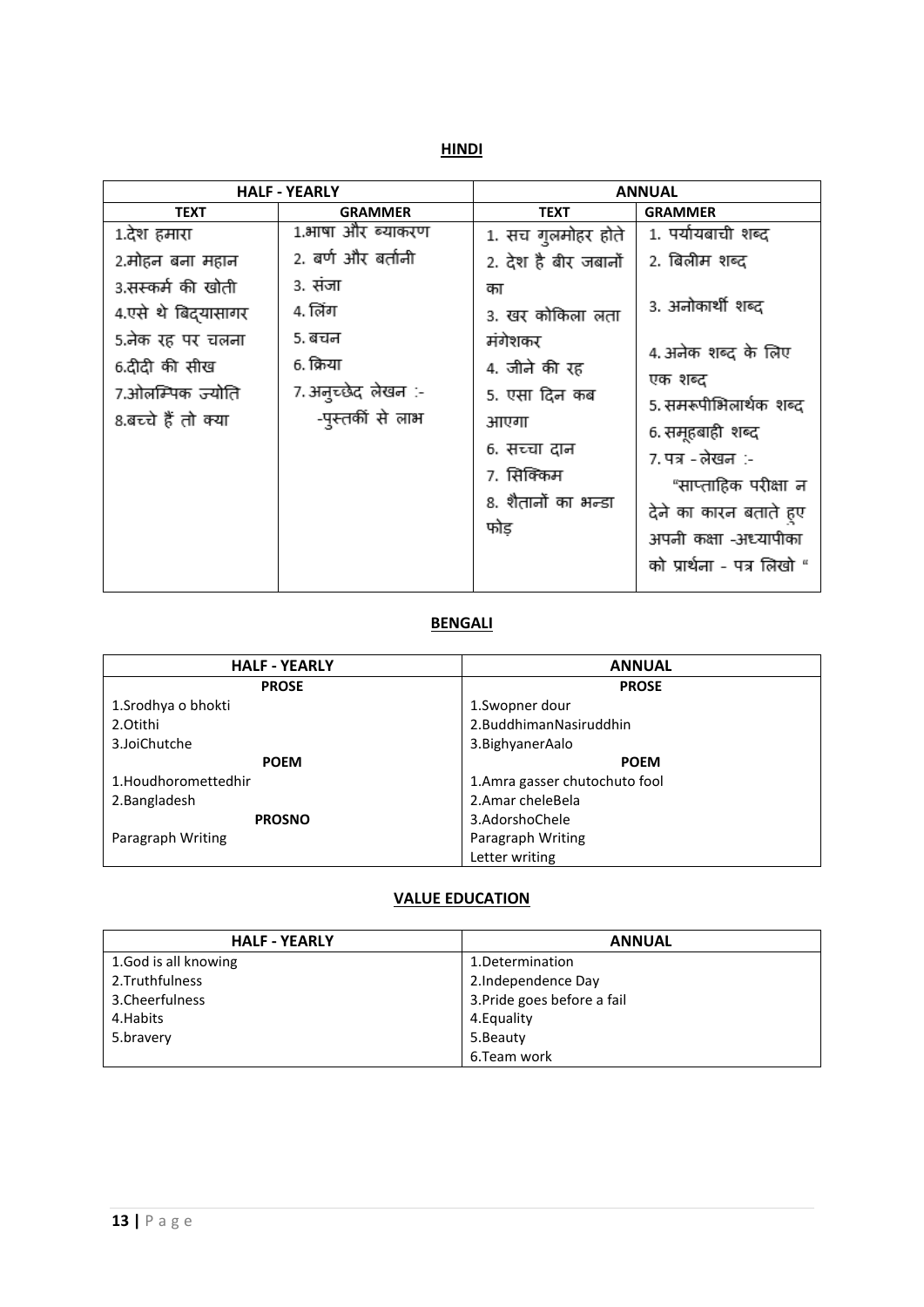## **CLASS - V SYLLABUS - 2020 – 21**

#### **ENGLISH-I**

| <b>HALF - YEARLY</b>                  | <b>ANNUAL</b>                                      |
|---------------------------------------|----------------------------------------------------|
| Ch-1: The Mice That Ate Iron          | Ch-7: The Angry Dragon                             |
| Ch-2: The Friendship                  | Ch-8: Our wonderful Brain                          |
| Ch-3: A country Childhood             | Ch-9: Tenali Paints a Horse                        |
| Ch-4: Robots Don't lie                | Ch-11: The Hornbill Festival                       |
| <b>POEM</b>                           | <b>POEM</b>                                        |
| The Tree, The Owl, Thomas Alva Edison | The world from a Railway Carriage, The First Tooth |

### **ENGLISH-II**

| <b>HALF - YEARLY</b>                      | <b>ANNUAL</b>                    |
|-------------------------------------------|----------------------------------|
| $Ch-2: The sentence$                      | Ch-15: Simple present Tense      |
| Ch-3 : Subject and predicate              | Ch-16: Continuous Tense          |
| Ch-4 : parts of speech                    | Ch-17: Present Perfect Tense     |
| Ch-9 : Adjectives                         | Ch-18: Simple Past Tense         |
| Ch-10: Adjective: Degree of<br>comparison | Ch-26: Active and Passive Voice  |
| Ch-11 : Articles(a, an, the)              | Ch - 27 :Subject: Verb Agreement |
| $Ch-13:Verb$                              | Ch -28 : Adverb                  |
| Ch-14 : The Tense                         | Ch-29: Preposition               |
| Ch-25: Interrogative Sentence             | Ch-32:Direct&Indirect Speech     |
| Ch-33 Words that may often be confused    | Ch-34: Synonyms & Antonyms       |
| Ch-39 : Letter Writing                    | Ch-39: Letter Writing            |

## **SOCIAL STUDIES**

| <b>HALF - YEARLY</b>         | <b>ANNUAL</b>                          |
|------------------------------|----------------------------------------|
| 1. Continents and oceans     | 1. Natural calamities                  |
| 2. Latitudes and longitudes  | 2. Our Heritage                        |
| 3. Movements of the Earth    | 3. History of India: Aryans to Mughals |
| 4. The temperature zones     | 4. Coming of the British               |
| 5. The equatorial forests    | 5. Gandhi and the freedom movement     |
| 6. Our environment           | 6. Fighting for freedom                |
| 7. Pollution and its effects | 7. The United Nations.                 |

## **SCIENCE**

| <b>HALF - YEARLY</b>              | <b>ANNUAL</b>                    |
|-----------------------------------|----------------------------------|
| 1. Plants: Increasing the numbers | 1. Animals Everywhere            |
| 2. Food and Health                | 2. Our Skeletal system           |
| 3. Safety and first aid           | 3. Our Nervous system            |
| 4. Houses all around              | 4. Force and Energy              |
| 5. Solids, liquid and gases       | 5. Our life supports             |
| 6. Soil erosion and conservation  | 6. Our Earth's natural satellite |
| 7. Rocks and Minerals             | 7. Natural disasters.            |

#### **GENERAL KNOWLEDGE**

| <b>HALF - YEARLY</b>  | <b>ANNUAL</b>              |
|-----------------------|----------------------------|
| 1. The living world.  | 1. Ticket to the world.    |
| 2. Word by word.      | 2. Wonders of Science.     |
| 3. The playing field. | 3. All around us.          |
| 4. My India.          | 4. Brain teasers.          |
| 5. Think Green.       | 5. Life skills and values. |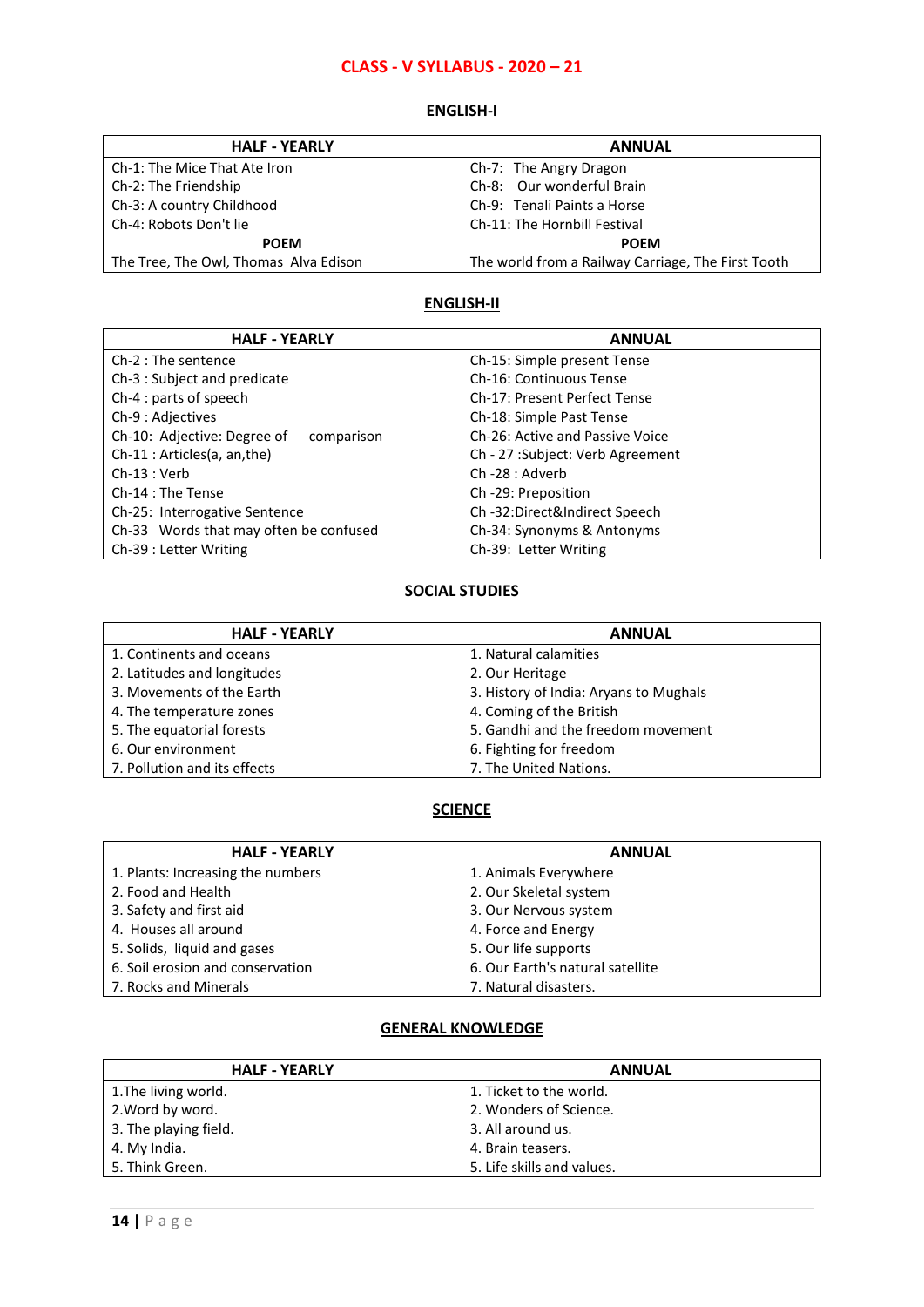### **HINDI**

|                | <b>HALF - YEARLY</b>          |                | <b>ANNUAL</b>      |
|----------------|-------------------------------|----------------|--------------------|
| <b>CHAPTER</b> | <b>CONTENT</b>                | <b>CHAPTER</b> | <b>CONTENT</b>     |
|                | Ek Khilona Hu                 | 1              | Bhasa Kya Hain     |
|                | Tarun Shenani Subhas          | 2              | Barna Aur Vartani  |
| 3              | Paani Ka Mol                  | 3              | Sangya             |
| 4              | Kamaldaan Aur Buda Sevak      | 4              | Ling Aur Bachan    |
| 5              | Saath Rahenge                 | 5              | Kharak             |
| 6              | Vyapaari Aur Shramikh         | 6              | Sarvanaam          |
|                | Mahek Utah Bhaghisa           | 7              | Visheshon          |
| 8              | Himachal                      | 8              | Kriya Aur Kaal     |
| 9              | Aakho Ki Sangsaar Nirala Hain | 9              | Kriya-Visheshon    |
| 10             | <b>Uchhit Dhand</b>           | 10             | Samvodhok          |
| 11             | Aap Sukhi To Jog Sukhi        | 22             | Likhit Abhiviyokti |

## **VALUE EDUCATION**

| <b>HALF - YEARLY</b>              | <b>ANNUAL</b>                 |
|-----------------------------------|-------------------------------|
| 1. Happiness                      | 1. Friendship                 |
| 2. Learning to appreciate         | 2. Dangerous friendships      |
| 3. The value of time              | 3. Honesty is the best policy |
| 4. Cleanliness of the mind        | 4. Selflessness               |
| 5. Handicaps                      | 5. Courage                    |
| 6. Religion                       | 6. Self-control               |
| 7. Ways of communication with God | 7. You are Unique             |
|                                   |                               |

#### **BENGALI**

|                | <b>HALF - YEARLY</b>    |                | <b>ANNUAL</b>         |
|----------------|-------------------------|----------------|-----------------------|
| <b>CHAPTER</b> | <b>CONTENT</b>          | <b>CHAPTER</b> | <b>CONTENT</b>        |
|                | <b>PORSE</b>            |                | <b>PORSE</b>          |
| $1-5$          | 1. Boro khabar          | $6 - 10$       | 6. Mituler P.C        |
|                | 2. Khudar dorbar        |                | 7. Hazrat ishar kotha |
|                | 3. Datta barir thea ter |                | 8. Kedar nather pothe |
|                | 4. Van- mahotsav        |                | 9. Vidya sagar        |
|                | 5. Pipasar Jol)         |                | 10. Amal o. Doiwala   |
|                | <b>POETRY</b>           |                | <b>POETRY</b>         |
| $1 - 5$        | 1.Sukh                  | $6 - 10$       | 6. Boi poro           |
|                | 2. Rakhal Chele         |                | 7. Hindu- Muslim      |
|                | 3. Bangla Vasa          |                | 8. Falgun             |
|                | 4. Majur                |                | 9. Sakal deser sera   |
|                | 5. Misti                |                | 10. Devatar stan      |
|                | <b>GRAMMAR</b>          |                | <b>GRAMMAR</b>        |
|                | Letter and Paragraph    |                | Letter and Paragraph  |

| <b>HALF - YEARLY</b>            | <b>ANNUAL</b>              |
|---------------------------------|----------------------------|
| 1) Evolution of computers.      | 6) Creating presentations. |
| 2) Windows 7.                   | 8) Microsoft Excel 2010.   |
| 4)MS Word 2010: The Insert tab. | 9) Email.                  |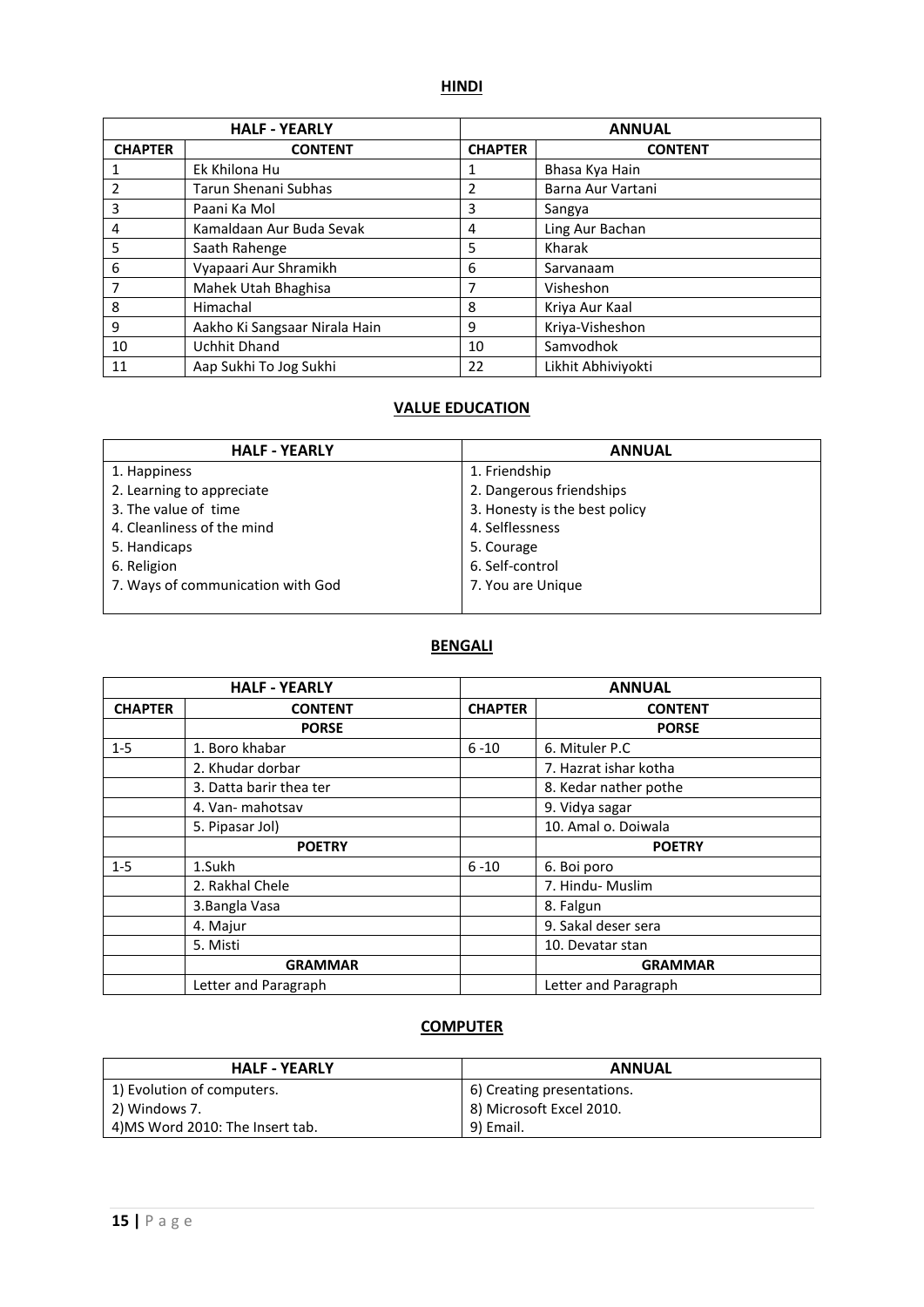| <b>HALF - YEARLY</b>                      | <b>ANNUAL</b>                   |
|-------------------------------------------|---------------------------------|
| 1) Revision.                              | 13) Average.                    |
| 2) Roman Numerals.                        | 14) Percentage                  |
| 3) Large numbers.                         | 15) Time.                       |
| 4) Operations on large numbers.           | 17) Basic geometrical concepts. |
| 5) Simplification.                        | 18) Concept of Angles.          |
| 6) Factors and multiples                  | 20) Triangles.                  |
| 7) Fractions.                             | 21) Circles.                    |
| 8) Addition and Subtraction of fractions. | 23) Area.                       |
| 10) Decimals.                             |                                 |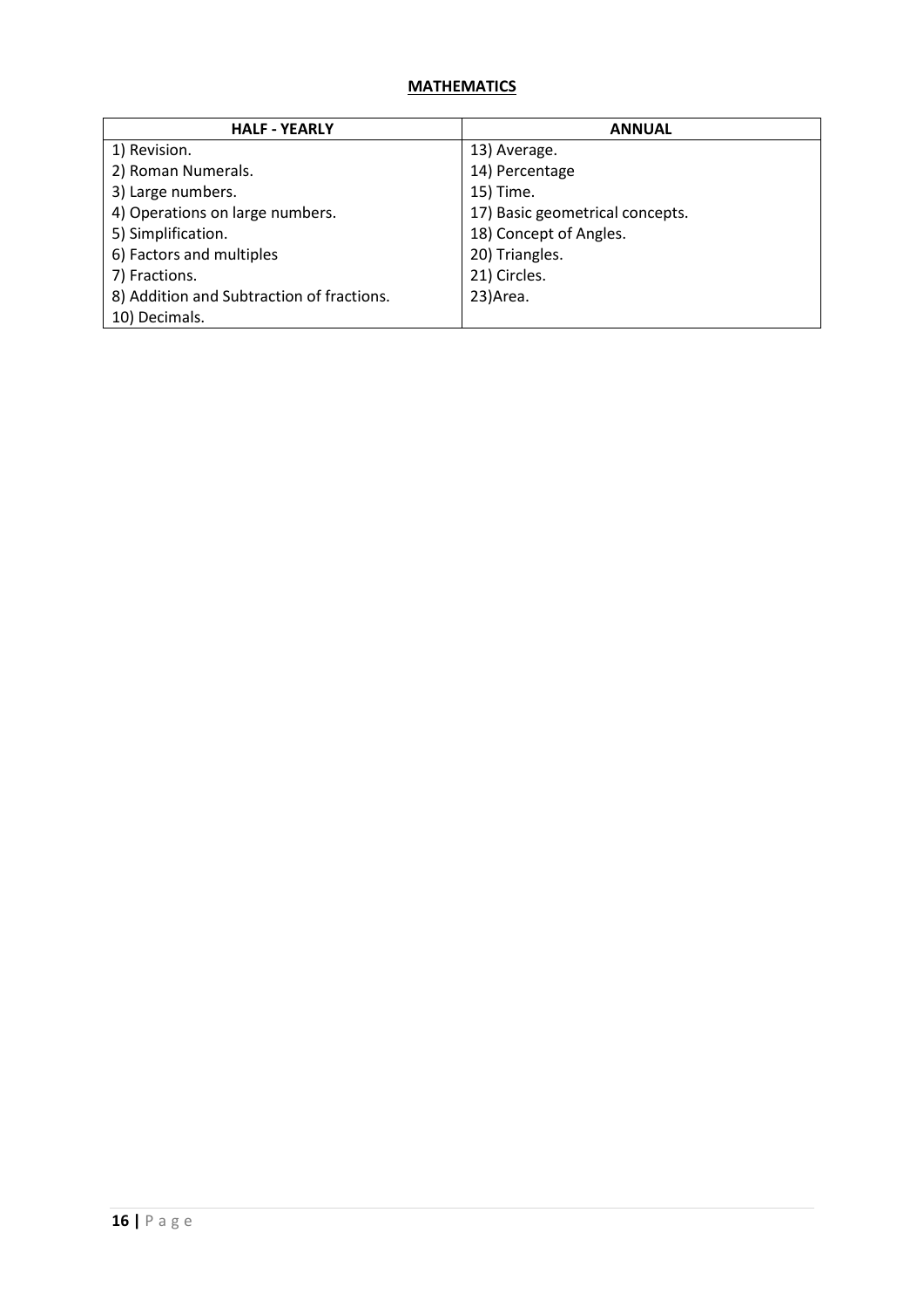# **CLASS - VI SYLLABUS - 2020 – 21**

| <b>HALF - YEARLY</b>               | <b>ANNUAL</b>            |
|------------------------------------|--------------------------|
| <b>PROSE</b>                       | <b>PROSE</b>             |
| 1. From Tablet to Tablet           | 1. The Marathon Story    |
| 2. Robots are a boastful lot       | 2. The Unbreakable       |
| 3. The classroom in the Train      | 3. Learning to Cook      |
| 4. The sweet sound of success      | 4. Dal Delight           |
| 5. Young uncle goes to his Village | 5. No room for a Leopard |
| 6. Building a Shelter              | 6. Where Is My Mother    |
| <b>POETRY</b>                      | 7.The Joke               |
| 1. Dear Santa                      | 8. The fun they had      |
| 2.A teacher for All Seasons        | <b>POETRY</b>            |
|                                    | 1. Its fun to Cook!      |
|                                    | 2. Birds of Paradise     |
|                                    | 3. The comet             |

#### **ENGLISH-I**

### **ENGLISH-II**

| <b>HALF - YEARLY</b>                | <b>ANNUAL</b>                       |
|-------------------------------------|-------------------------------------|
| 1. The Sentence                     | 1. The Tense                        |
| 2. Subject and Predicate            | 2.Simple Present Tense              |
| 3. Nouns                            | 3. Simple Past Tense                |
| 4. Nouns Number                     | 4.Simple Future Tense               |
| 5. Nouns Gender                     | 5. Continuous Tense                 |
| 6. Nouns Case                       | 6. Perfect Tenses                   |
| 7.Adjectives                        | 7. Punctuations and Capital Letters |
| 8. Adjectives degrees of comparison | 8. Direct and Indirect Speech       |
| 9. Articles                         | 9. Integrated Grammar Practice      |
| 10.Pronouns                         | 10. Synonyms and Antonyms           |
| 11.Verbs                            | 11. Writing letters and Emails      |
| 12. Active and passive voice        | 12. Writing notices                 |
| 13. Subject Verb Agreement          | 13. Writing Messages                |
| 14.Adverbs                          | 14. Writing a Diary                 |
| 15. Comparison of Adverbs           | 15. Paragraph Writing               |
| 16.Preposition                      | 16.Story Writing                    |
| 17.Conjunctions                     | 17. Essay Writing                   |
| 18.Interjections                    | 18. Listening Comprehension         |
| 19. Reading Comprehension           | 19. Listening Texts                 |
|                                     |                                     |

## **SCIENCE**

| <b>HALF - YEARLY</b>             | <b>ANNUAL</b>                               |
|----------------------------------|---------------------------------------------|
| 1. Sources of food               | 8. Getting to know plants                   |
| 2. Components of food            | 9. The body and its movements               |
| 3. Fibre to fabric               | 10. Living organisms and their surroundings |
| 4. Sorting materials into groups | 11. Measurement and motion                  |
| 5. Separation of substances      | 12. Light, shadow and reflections           |
| 6. Changes around us             | 13. Electricity and circuit                 |
| 7. Living and non - living       | 14. Fun with magnets                        |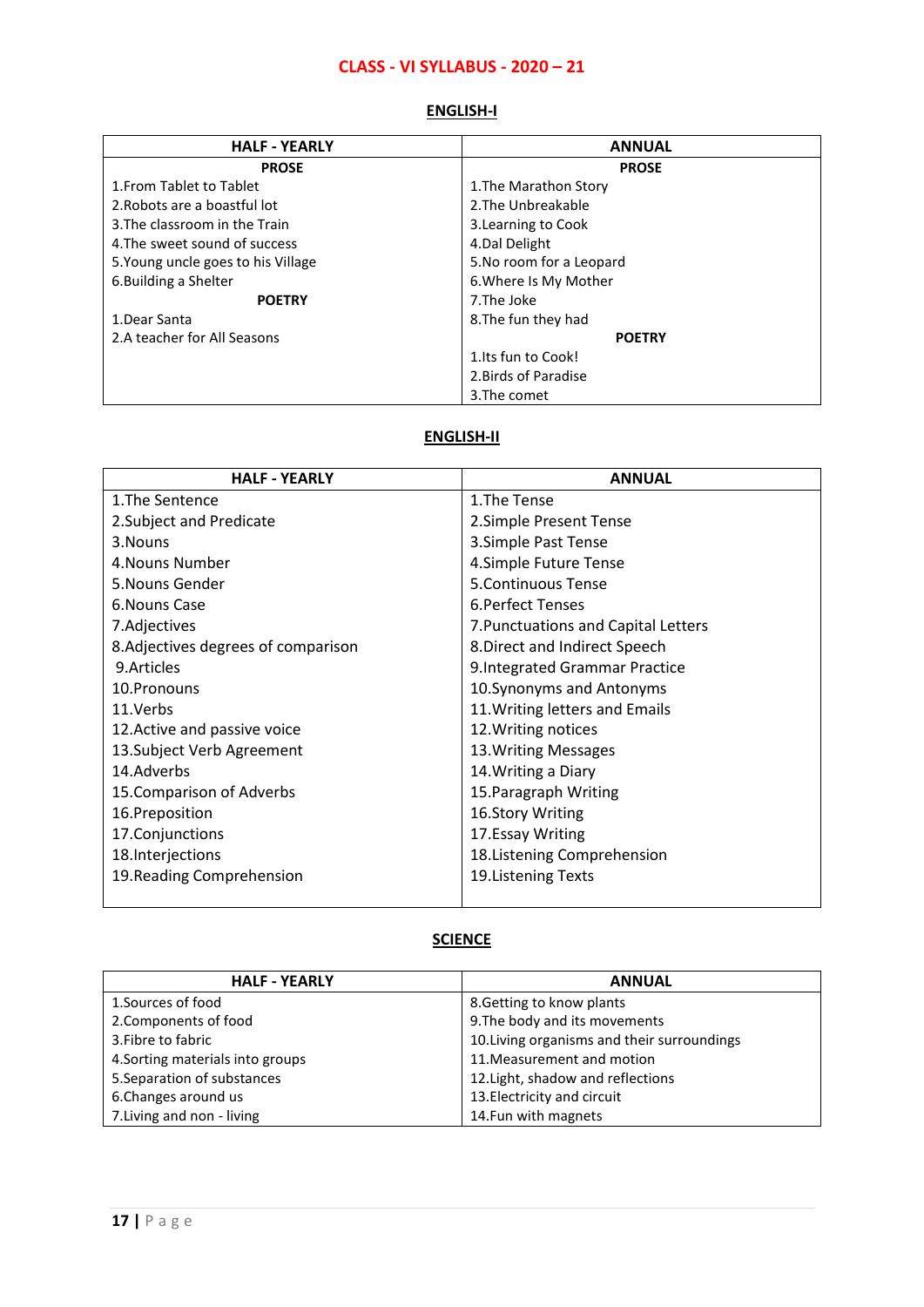## **SOCIAL STUDIES**

| <b>HALF - YEARLY</b>             | <b>ANNUAL</b>                               |
|----------------------------------|---------------------------------------------|
| 1.Geography                      | 1. Geography                                |
| 2. Exploring the solar system    | 2. Landforms of the earth                   |
| 3. Latitudes and Longitudes      | 3. Our country India                        |
| 4. Motions of the Earth          | 4. Climate of India                         |
| 5. History                       | 5. History                                  |
| 6. When, Where and How           | 6.Vedic Age                                 |
| 7. The Earliest People           | 7. The Mauryan Empire and Asoka             |
| 8. First fammers and Herders     | 8. New Empires and Kingdoms                 |
| 9.Civics                         | 9. Civics                                   |
| 10. Celebrating Diversity        | 10. Key Elements of a Democratic government |
| 11. Prejudice and Discrimination | 11. Panchayati Raj                          |
| 12.Government                    | 12. Rural Administration                    |

## **HINDI**

|                | <b>HALF - YEARLY</b>   |                | <b>ANNUAL</b>                   |
|----------------|------------------------|----------------|---------------------------------|
| <b>CHAPTER</b> | <b>CONTENT</b>         | <b>CHAPTER</b> | <b>CONTENT</b>                  |
|                | Mera Desh              |                | Bhasa Aur Lipi                  |
| 2              | Khaki                  | 2              | Barna Aur Vartani               |
| 3              | Mahan Aiyensthan       | 3              | Sabd Rachana(Upsark Aur Pratey) |
| 4              | Aare Muzafir           | 4              | Sabd Rachana(Sandhi Aur Samas)  |
| 5              | Vyyam                  | 5              | Sabd Ka Barghikaran             |
| 6              | Temur Ki Haar          | 6              | Sabd Bhandhaar                  |
|                | Me Hu Kishan           | 8              | Sanghya                         |
| 8              | Sar Mahathapurn Prason | 15             | Viram-Chiin                     |
|                |                        | 18             | Lekhit                          |

### **MATHEMATICS**

| <b>HALF - YEARLY</b>                      | <b>ANNUAL</b>                                           |
|-------------------------------------------|---------------------------------------------------------|
| 1) Number system                          | 8) Algebraic Expressions.                               |
| 2) Factors and Multiples.                 | 9) Linear Equations in One Variable.                    |
| 3) Whole numbers.                         | 11) Line Segment, Ray and Line.                         |
| 4) Integers.                              | 14) Constructions (Using ruler and a pair of compasses) |
| 5) Fractions.                             | 16) Triangles.                                          |
| 6) Simplification.                        | 17) Quadrilaterals.                                     |
| 7) Decimals.                              | 18) Circles.                                            |
| 10) Ratio, Proportion and Unitary method. | 21) Concept of Perimeter and Area.                      |
| 22) Data Handling.                        | 24) Bar graph.                                          |
|                                           |                                                         |

| <b>HALF - YEARLY</b>                               | <b>ANNUAL</b>                                   |
|----------------------------------------------------|-------------------------------------------------|
| Chapter 1 (computer fundamentals)                  | Chapter 5 (MS Excel 2010: formatting and        |
| Chapter 2 (Microsoft windows 7: the control panel) | calculations)                                   |
| Chapter 3 (more on MS word 2010)                   | Chapter 6 (communications through the internet) |
| Chapter 4 (more on MS PowerPoint 2010)             | Chapter 7 (Flash)                               |
|                                                    | Chapter 8 (introduction to QBASIC)              |
|                                                    |                                                 |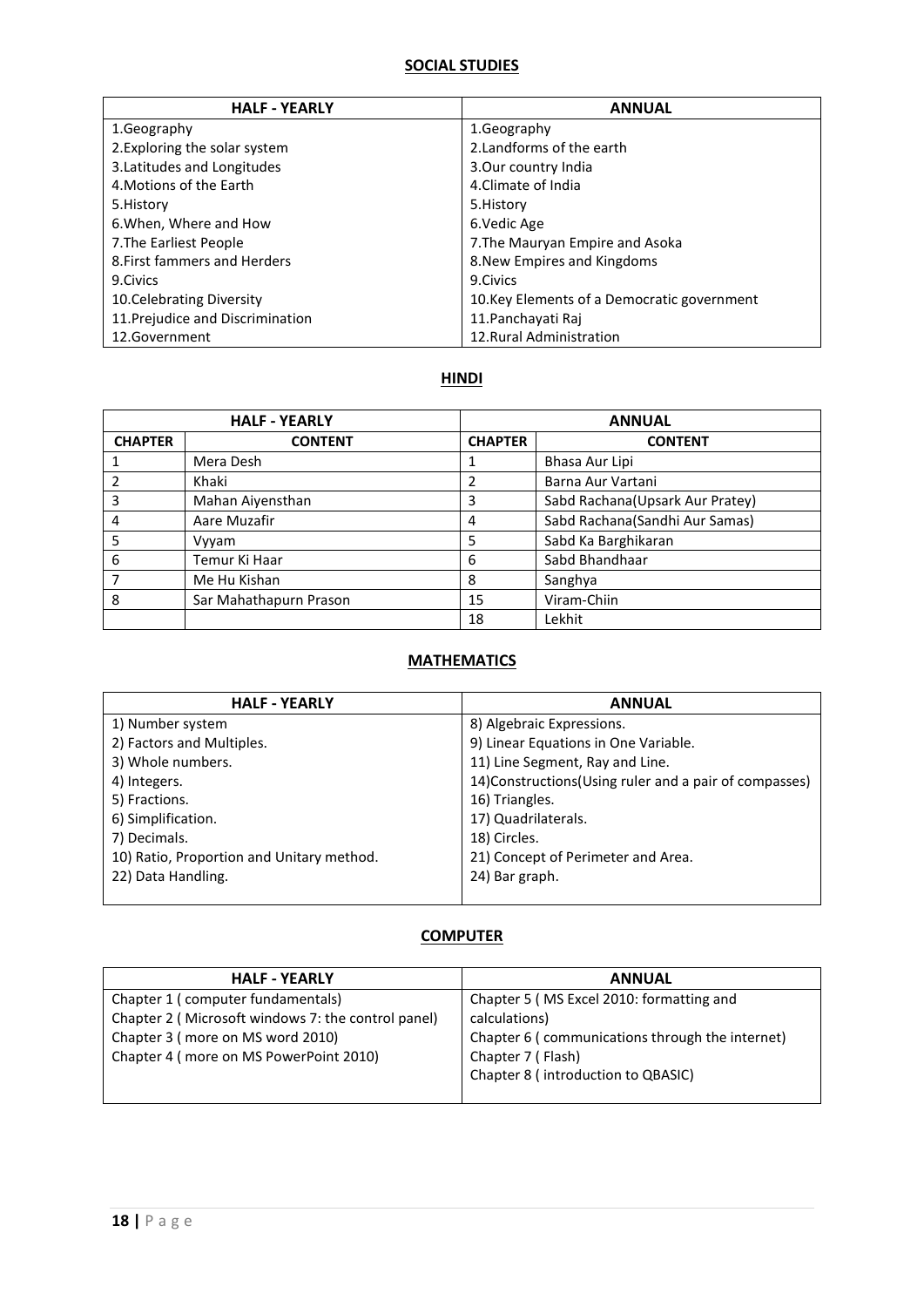#### **BENGALI**

| <b>HALF - YEARLY</b>             | <b>ANNUAL</b>               |
|----------------------------------|-----------------------------|
| <b>PROSE 1-6</b>                 | <b>CHAPTER 7-12</b>         |
| 1. Chaturir Protifol             | 7. Alor Fulki               |
| 2. Oikkoi bol                    | 8. Varsai Sohore Madusuda   |
| 3. Ginni                         | 9. Pahare Jongole           |
| 4. Bharoter Shilpo biggan Sadona | 10. Sri Ram Krishna o Naren |
| 5. Priyo Mukerjee                | 11.Ama zoner utsa sondane   |
| 6. Sri Aurobindo                 | 12. Jibanu abiskar          |
| POETRY 1-5                       | <b>POETRY 6 - 10</b>        |
| 1. Sita horone Ramer bilap       | 6. Prar tonatito Dan        |
| 2. Adorso Shisso                 | 7. Hote partam              |
| 3. Kapo takko Nod                | 8. Sagar Tarpon             |
| 4. Sadhinotar Sukh               | 9. Bangla Maa               |
| 5. Goutam Budda                  | 10. Barsa rani              |
| <b>GRAMMAR</b>                   | <b>GRAMMAR</b>              |
| 1. Vasa o Byakaran               | 1. Karak o Bivakti          |
| 2. Dhoni o Barna                 | 2. Linga O Poribortan       |
| 3. Nattabidhan o sattabidhan     | 3. Somarthak Sobdo          |
| 4. Paragraph (two)               | 4. Letter (two)             |
| 5. Letter (two)                  | 5. Paragraph (two)          |

## **VALUE EDUCATION**

| <b>HALF - YEARLY</b> | <b>ANNUAL</b>                |
|----------------------|------------------------------|
| 1. Be a hero/heroine | 5. Children of the same God. |
| 2. Health            | 6.Pollution.                 |
| 3. Today is the day. | 7. A proud young Indian.     |
| 4. Bullying.         | 8. Ugly Indian.              |

### **GENERAL KNOWLEDGE**

| <b>HALF - YEARLY</b> | <b>ANNUAL</b>             |
|----------------------|---------------------------|
| 1. The living world  | 1. Ticket of the world    |
| 2. Word by word      | 2. Wonders of Science     |
| 3. The playing field | 3.All around us           |
| 4.My India           | 4. Brain Teasers          |
| 5. Think Green       | 5. Life Skills and Values |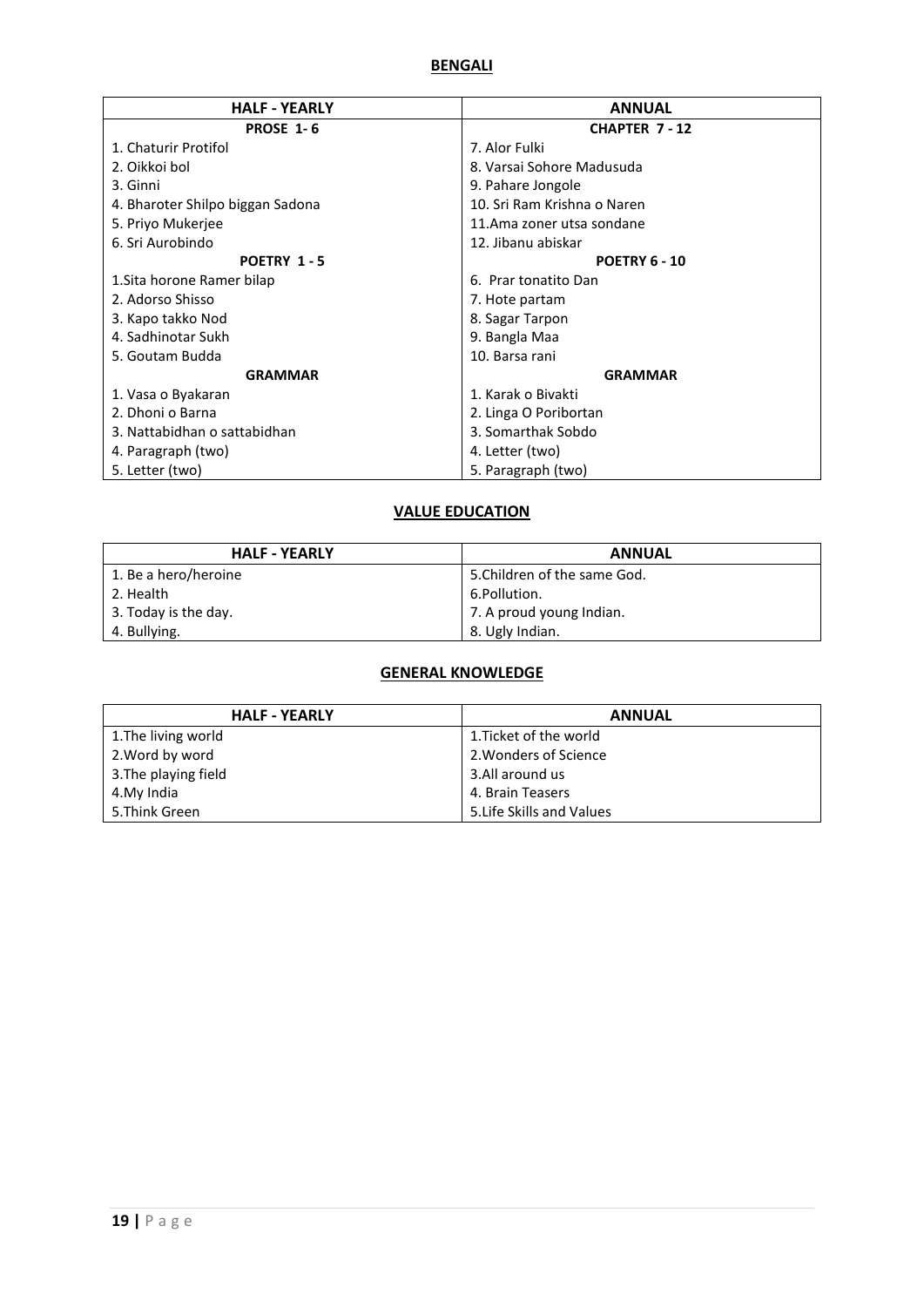### **CLASS - VII SYLLABUS - 2020 – 21**

#### **ENGLISH – I**

| <b>HALF - YEARLY</b>                         | <b>ANNUAL</b>                                 |
|----------------------------------------------|-----------------------------------------------|
| <b>CHAPTERS: -</b>                           | <b>CHAPTERS: -</b>                            |
| 1. Play the games:                           | 1.0ne world:                                  |
| Hopscotch, gulli danda, the echoing green    | Where the mind is without fear                |
|                                              |                                               |
| 2. On the move:                              | 2.Hullo, Mr. Ghost!                           |
| Those six days, a trek through the Himalayas | Sir lawley's ghost, the little green orchard  |
|                                              |                                               |
| 3. A lough riot:                             | 3. Building bridges:                          |
| Henry: a chameleon, foolish questions        | Apologize, the English lesson                 |
|                                              |                                               |
|                                              | 4. Pictures of the past:                      |
|                                              | Mahabalipuram, the fabulous, fabled silk road |

#### **ENGLISH – I**

| <b>HALF - YEARLY</b>                 | <b>ANNUAL</b>                                |
|--------------------------------------|----------------------------------------------|
| <b>CHAPTERS: -</b>                   | <b>CHAPTERS: -</b>                           |
| 1. The sentence,                     | 19. sentences: simple, compound and complex, |
| 3. Adjectives,                       | 21. Punctuation and capital letters,         |
| 4. Articles,                         | 23. Words often confused,                    |
| 7. Verbs: expressing the present,    | 25. Synonyms and antonyms,                   |
| 12. Verbs: active and passive voice, | 26. Idiomatic expressions,                   |
| 14. Prepositions,                    | 29. Letters and emails,                      |
| 15. Conjunctions,                    | 31. Paragraph writing,                       |
| 16. Direct and indirect speech       | 32. Writing notices                          |

## **SOCIAL STUDIES**

| <b>HALF - YEARLY</b>                          | <b>ANNUAL</b>                               |
|-----------------------------------------------|---------------------------------------------|
| <b>GEOGRAPHY:- (CHAPTERS)</b>                 | <b>GEOGRAPHY:- (CHAPTERS)</b>               |
| 1. Our environment,                           | 5. The atmosphere,                          |
| 2. Inside the restless earth,                 | 7. Natural vegetation and world life,       |
| 3. Movement of the earth                      | 8. Settlements, transport and communication |
| <b>HISTORY:- (CHAPTERS)</b>                   | <b>HISTORY:- (CHAPTERS)</b>                 |
| 1. Changes through a thousand years,          | 5. The Mughal empire,                       |
| 2. New rules and rulers,                      | 7. Towns, artisans and merchants,           |
| 3. The sultans of Delhi                       | 9. Popular beliefs and religious beliefs    |
| <b>CIVICS:- (CHAPTERS)</b>                    | <b>CIVICS:- (CHAPTERS)</b>                  |
| 1. Democracy and equality                     | 5. Gender issues: social aspects            |
| 2. Institutional representation of democracy, | 6. Gender issues: economic aspects,         |
| 3. The state government                       | 7. Media and democracy                      |

| <b>HALF - YEARLY</b>                        | <b>ANNUAL</b>                          |
|---------------------------------------------|----------------------------------------|
| <b>CHAPTERS:-</b>                           | <b>CHAPTERS:-</b>                      |
| 1. Computer software and languages,         | 6. Introduction in HTML,               |
| 2. Formulas and functions in MS excel 2010, | 7. Harmful software: malware and virus |
| 3. More in excel                            |                                        |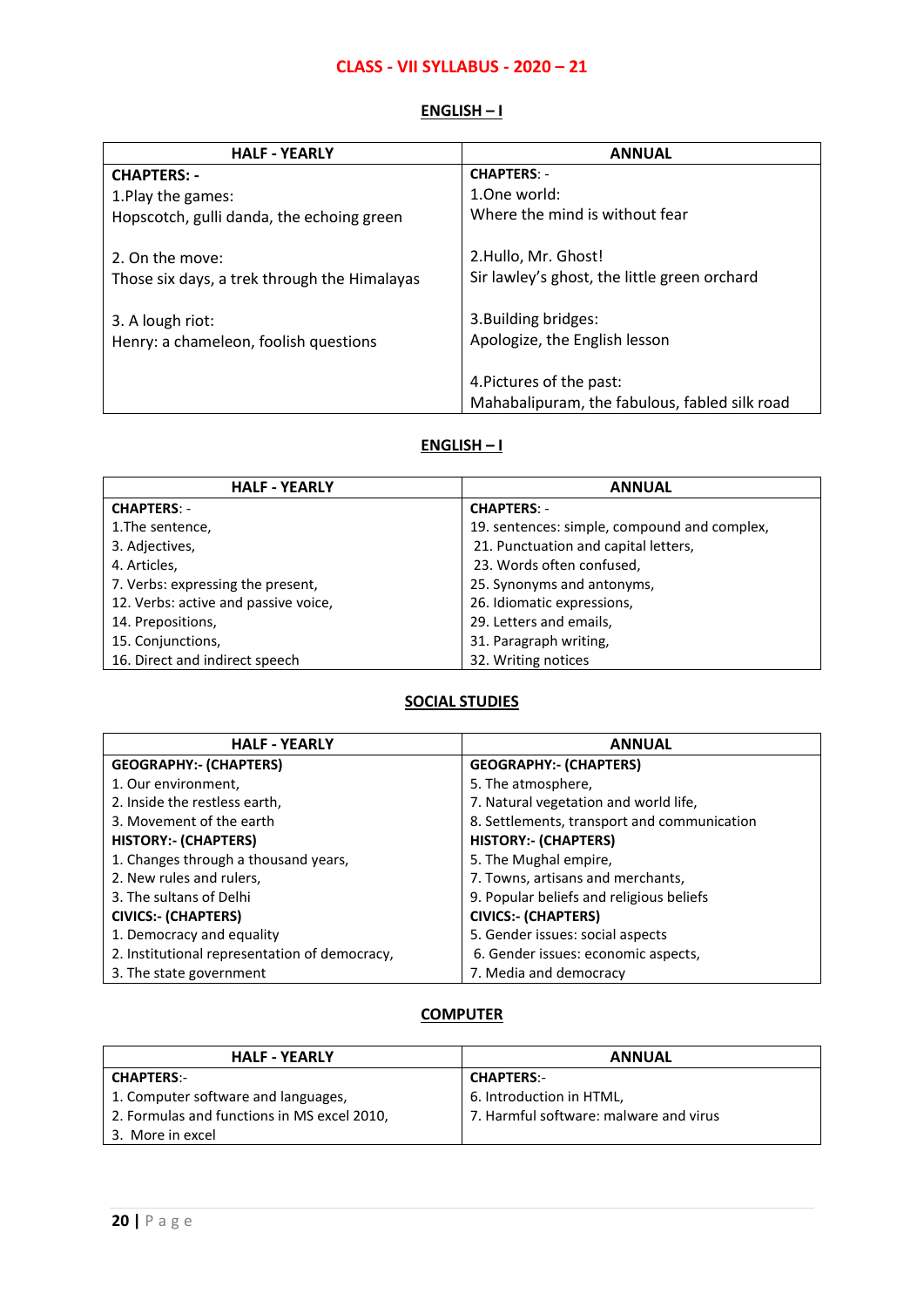| <b>HALF - YEARLY</b>              | <b>ANNUAL</b>                            |
|-----------------------------------|------------------------------------------|
| <b>CHAPTERS:-</b>                 | <b>CHAPTERS:-</b>                        |
| 1. Integers,                      | 6. Algebraic expression,                 |
| 2. Fractions,                     | 7. Linear equations in one variable,     |
| 3. Decimals,                      | 8. Ratio and proportion,                 |
| 4. Rational numbers,              | 11. Profit and loss,                     |
| 5. Exponents,                     | 12. Simple interest,                     |
| 9. Unitary method                 | 16. Congruence,                          |
| 10. Percentage                    | 17. Constructions.                       |
| 13. Lines and angles,             | 18. Reflection and rotational symmetry,  |
| 14. Properties of parallel lines, | 19. Three dimensional shapes,            |
| 15. Properties of triangles,      | 20. Mensuration,                         |
| 23. Probability                   | 21. Collection and organisation of data, |
|                                   | 22. Bar graphs                           |

### **SCIENCE**

| <b>HALF - YEARLY</b>                | <b>ANNUAL</b>                                 |
|-------------------------------------|-----------------------------------------------|
| <b>CHAPTERS:-</b>                   | <b>CHAPTERS:-</b>                             |
| 1. Nutrition in plants,             | 7. Acids, bases and salts,                    |
| 2. Nutrition in animals,            | 8. Physical and chemical changes,             |
| 3. Structure of matter,             | 10. Soil,                                     |
| 4. Animal fibres,                   | 11. Respiration,                              |
| 5. Heat and its effects,            | 12. Transportation of materials in plants and |
| 6. Flow of heat,                    | animals,                                      |
| 9. Weather, climate and adaptation, | 13. Reproduction in plants,                   |
| 14. Motion and time                 | 15. Winds, stroms and cyclones,               |
|                                     | 16. Light,                                    |
|                                     | 17. Electric current and its effects          |

## **VALUE EDUCATION**

| <b>HALF - YEARLY</b>             | <b>ANNUAL</b>        |
|----------------------------------|----------------------|
| 1. Celebrating Diversity         | 1.Born to win        |
| 2. Living in Harmony with Nature | 2.Courage.           |
| 3. Volunteering                  | 3. Master of Oneself |

## **GENERAL KNOWLEDGE**

| <b>HALF - YEARLY</b> | <b>ANNUAL</b>          |
|----------------------|------------------------|
| 1. The living world  | 5. Think Green         |
| 2. Word by word      | 6. Ticket of the world |
| 3. The playing field | 7. Wonders of Science  |
| 4.My India           | 8. World Culture       |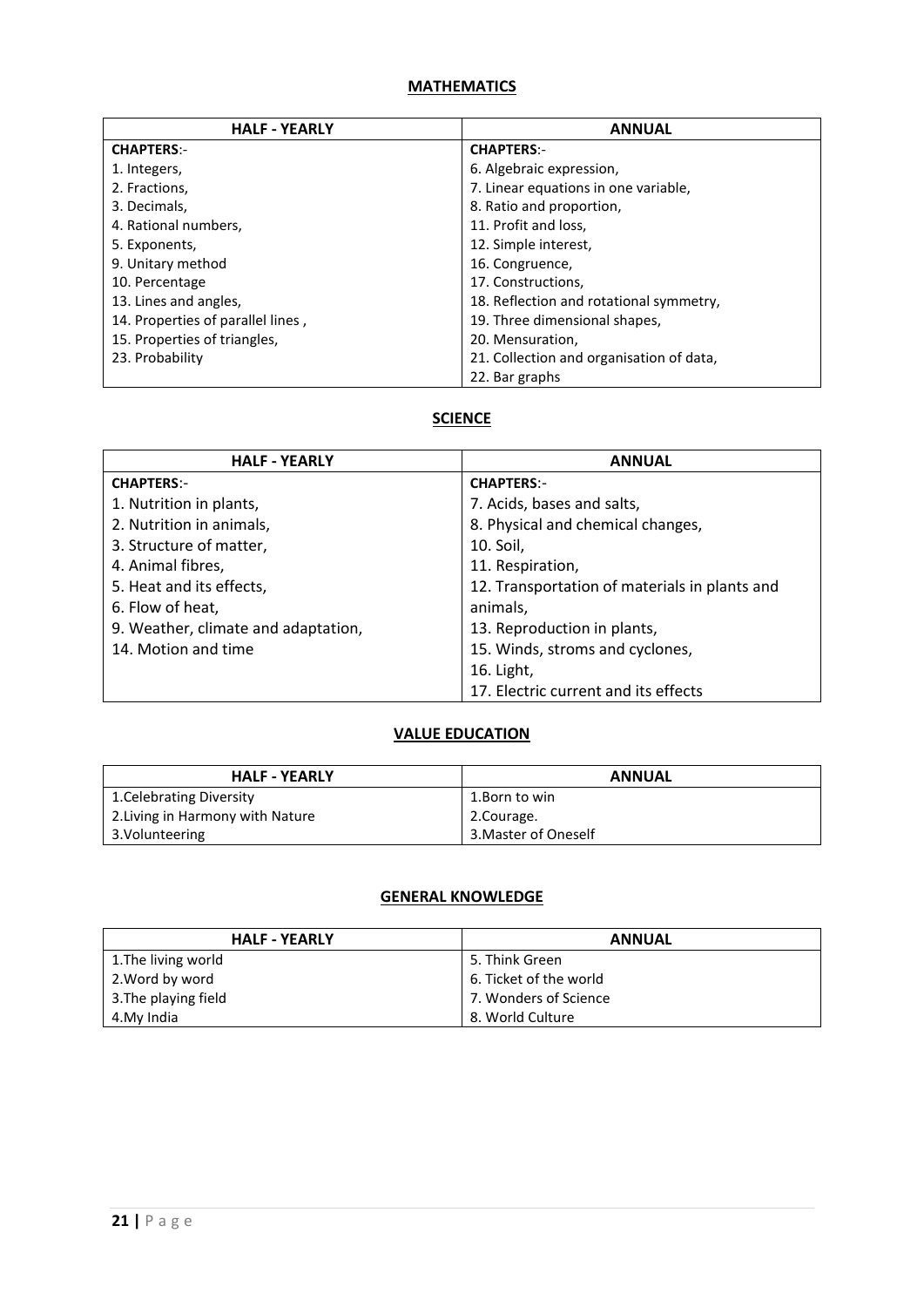|                | <b>HALF - YEARLY</b>     |                | <b>ANNUAL</b>             |
|----------------|--------------------------|----------------|---------------------------|
| <b>CHAPTER</b> | <b>CONTENT</b>           | <b>CHAPTER</b> | <b>CONTENT</b>            |
| 1              | Hum Vir Bane             | 9              | Bhagat Singh Ka Patra     |
| 2              | Saha Mein Mat            | 10             | Bhatt Bahut Purani Hain   |
| 3              | Annyaai Ka Parivarjon    | 11             | Sur Aur Meera             |
| 4              | Azadi Ke Matwale         | 12             | Bavish Ki Voi             |
| 5              | Shiko                    | 13             | Gardish Mein Ho Taare     |
| 6              | Dukh Ka Adhikar          | 14             | Namok Ka Dharoga          |
| 7              | <b>Bhatt Me Se Bhatt</b> | 15             | Meete Bhen                |
| 8              | Kabhi Kudh Se Bhatt Karo | 16             | Yeh Logu Sarita           |
|                | <b>GRAMMER</b>           |                | <b>GRAMMER</b>            |
| 1              | Bhasa Aur Vyakran        | 10             | Kriya                     |
| 2              | Barna                    | 11             | Kriya Mein Bikhar         |
| 3              | Bartani                  | 12             | Avvya                     |
| 4              | Sabd Rachana             | 13             | Bhakya                    |
| 5              | Sabd Bhandaar            | 14             | Viram-Chiin               |
| 6              | Sangya                   | 15             | Bhakya Aur Asuddhi Sudhon |
| 7              | Sangya Mein Bikhar       | 16             | Muhavorey Aur Lokhotiyaa  |
| 8              | Sarvanaam                | 18             | Lekhit Abhiviyokti        |
| 9              | Visheson                 |                |                           |
| 18             | Lekhit Abhiviyokti       |                |                           |

#### **BENGALI**

| <b>HALF - YEARLY</b>                                            | <b>ANNUAL</b>                                                        |
|-----------------------------------------------------------------|----------------------------------------------------------------------|
| গদ্য                                                            | গদ্য                                                                 |
| ১। পলশীর যুজ                                                    | ১।জ্যেখয়ার রপ।                                                      |
| ২। শ্ৰজাও ভক্তি                                                 | ২। বরক বিছানো দেশে ।                                                 |
| ৩। শ্রীরামকৃক্ণ                                                 | ৩। সবচেয়ে ভালো ।                                                    |
| ৪। ছেলেবেলা                                                     | ৪। তোতা কাহিনী।                                                      |
| ৫। বাঙালী জাতি                                                  | ৫। আকাশ অভিযান                                                       |
| থামার                                                           | যাদার                                                                |
| ১। পুর্নাঙ্গ ব্যঞ্জনসঙ্গি                                       | ১।জ্যেখয়ার রপ।<br>২। বরক বিছানো দেশে ।                              |
| ২। লতু ও ষত্ব বিগনের সাধারন নিয়ম                               | তা সবচেয়ে ভালো ।                                                    |
| া বাক্যের সাধার গঠন : উদ্দেশ্য ও বধেয়।                         | ৪। তোতা কাহিনী।                                                      |
| ৪। এক কথায় প্রকাশ                                              | ৫। আকাশ অভিযান                                                       |
| চিঠি                                                            | ১। কারক বিক্তি ও অনুসর্গ                                             |
|                                                                 | ২। শব্দরপ : বিশেষ্য ও সর্বনাম                                        |
| ১। লকডাউন চলাকালীন তুমি কিতাবে সময় কাটিয়েছো তা জানিয়ে বন্ধুর | ৩। বিশেষ্য , বিশেষন ও সর্বনামের                                      |
| ২। নিত্য প্রয়োজনীয় দ্রবমূল্য বৃদ্ধ বিষয়ে তোমার মতামত জানিয়ে | প্রকারতেদ ।                                                          |
| জাত্রিফার                                                       | ৪। প্রায় সমোচ্চারিত ভন্নর্থক শব্দ                                   |
| পদ্য                                                            | ৫। বাগ্ধারা ।                                                        |
| ১। রাজধর্ম                                                      | 敞                                                                    |
| ২। গুরু দক্ষিনা                                                 | ১। রাতা সংকারের জন্য আবেদন জানিয়ে দৌরজিতার কাছে পত্র।               |
| ৩। জীবন সসীত                                                    | ২। বর্ষিক পরিক্ষার প্রভুতির কথা জানিয়ে বকুর কাছে পত্র।              |
| ৪। সিদ্ধার্থের করন্যা                                           | ১। এক বুতে দুটি ফুল                                                  |
| ৫। দেবতার বিদায়                                                | ২। বাংলা মুখ আমি লেখিয়েছি                                           |
| রচলা                                                            | ৩। স্মেহর জয়                                                        |
| । শ্ল্লোবাল ওয়ামিং বা বিশ্ব উষণয়ন নিকট পত্ৰ লিখ ।             | ৪। এ আমার দেশ                                                        |
| ২। ত্রিপুরার প্রাকৃতিক সৌন্দর্য সম্পাদকের কাছে পত্র লিখ ?       | ৫। আমি কৰি<br>১। রাতা সংকারের জন্য আবেদন জানিয়ে শৌরজিতার কাছে পত্র। |
|                                                                 | ২। বার্ষিক পরিক্ষার প্রভুতির কথা জানিয়ে বকুর কাছে পত্র।             |
|                                                                 | রচনা                                                                 |
|                                                                 | ১। দৈনন্দিন জীবনে বিজ্ঞান                                            |
|                                                                 | ২। সময়ের মুল্য                                                      |
|                                                                 |                                                                      |
|                                                                 |                                                                      |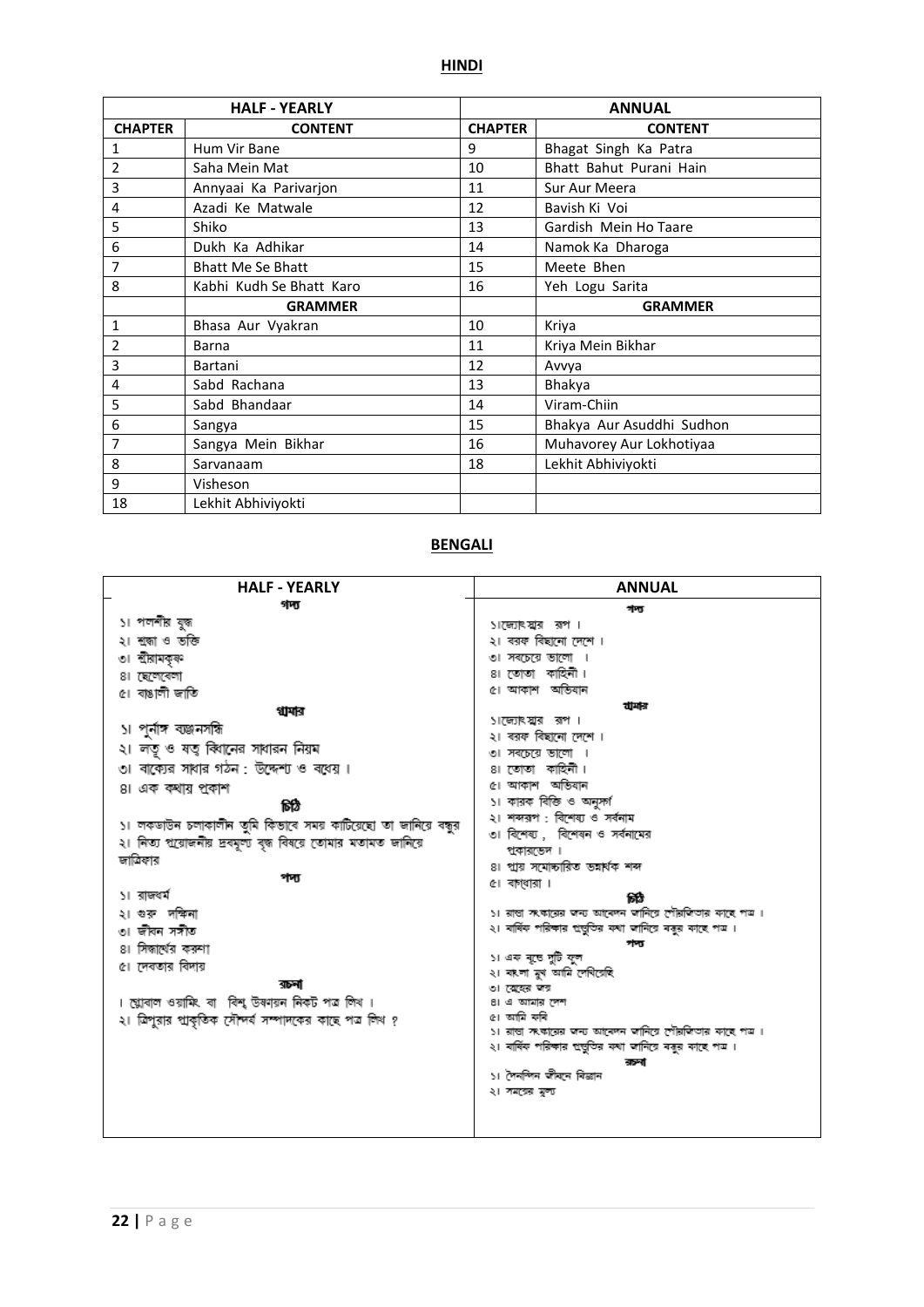### **CLASS - VIII SYLLABUS - 2020 - 21**

### **ENGLISH - I**

| <b>HALF - YEARLY</b>                            | <b>ANNUAL</b>                                   |
|-------------------------------------------------|-------------------------------------------------|
| <b>CHAPTERS:-</b>                               | <b>CHAPTERS:-</b>                               |
|                                                 | 1. Invetions and discoveries:                   |
| 1. Myths and legends:                           | An amazing ancestor, the microscope             |
| Who ate the sun, the thousand petalled lotus,   |                                                 |
| Tartary                                         | 2. The magic of words:                          |
|                                                 | The palindrome, flutters of thought             |
| 2. Art and culture:                             |                                                 |
| Art rocks, the last stonemason, Ozymandias      | 3. Heal the Earth:                              |
|                                                 | An interview with Arun Krishnamurthy, the tiger |
| 3.An Indian kaleidoscope:                       |                                                 |
| On being an Indian, in the bazaars of Hyderabad | 4. In the name of peace:                        |
|                                                 | Ashoka the messanger of peace                   |

#### **ENGLISH – I**

| <b>HALF - YEARLY</b>               | <b>ANNUAL</b>                         |
|------------------------------------|---------------------------------------|
| <b>CHAPTERS:-</b>                  | <b>CHAPTERS:-</b>                     |
| 1.Determiners,                     | 11. prepositions,                     |
| 2. Verbs expressing the present,   | 12. Conjunctions,                     |
| 3. Verbs expressing the past,      | 17. Direct and indirect speech,       |
| 4. Verbs expressing the future,    | 18. Punctuations and capital letters, |
| 5. Verbs: modals,                  | 23. Idiomatic expressions,            |
| 8. Works active and passive voice, | 31. Story writing,                    |
| 9. Comparisons,                    | 32. Writing reports,                  |
| 10. Adverbs                        | 33. Speech writing,                   |
| 22. Synonyms and antonyms,         | 35. Writing articles                  |
| 27. Paragraph writing,             |                                       |
| 28. Writing messages               |                                       |

## **SOCIAL STUDIES**

| <b>HALF - YEARLY</b>                          | <b>ANNUAL</b>                           |
|-----------------------------------------------|-----------------------------------------|
| <b>GEOGRAPHY:- (CHAPTERS)</b>                 | <b>GEOGRAPHY:- (CHAPTERS)</b>           |
| 1. Natural resources,                         | 8. Major industries,                    |
| 2. Water resources                            | 10. Human resource,                     |
| 3. Agriculture                                | 12. Human made disasters                |
| <b>HISTORY:- (CHAPTERS)</b>                   | <b>HISTORY:- (CHAPTERS)</b>             |
| 1. How, when and where,                       | 8. Educating the nation,                |
| 5. The revolt of 1857 and after               | 9. Women, caste and reform,             |
| 6. Colonization and the city                  | 11. National movement and independence, |
| <b>SOCIAL AND POLITICAL LIFE:- (CHAPTERS)</b> | 12. India after independence            |
| 1. The constitution of India                  | SOCIAL AND POLITICAL LIFE:- (CHAPTERS)  |
| 2. Features of the Indian constitution,       | 5. The judiciary in India,              |
| 3. The parliamentary form of government,      | 9. Government and development,          |
| 4. Importance of the law in democracy         | 10. Laws for social justice             |
|                                               |                                         |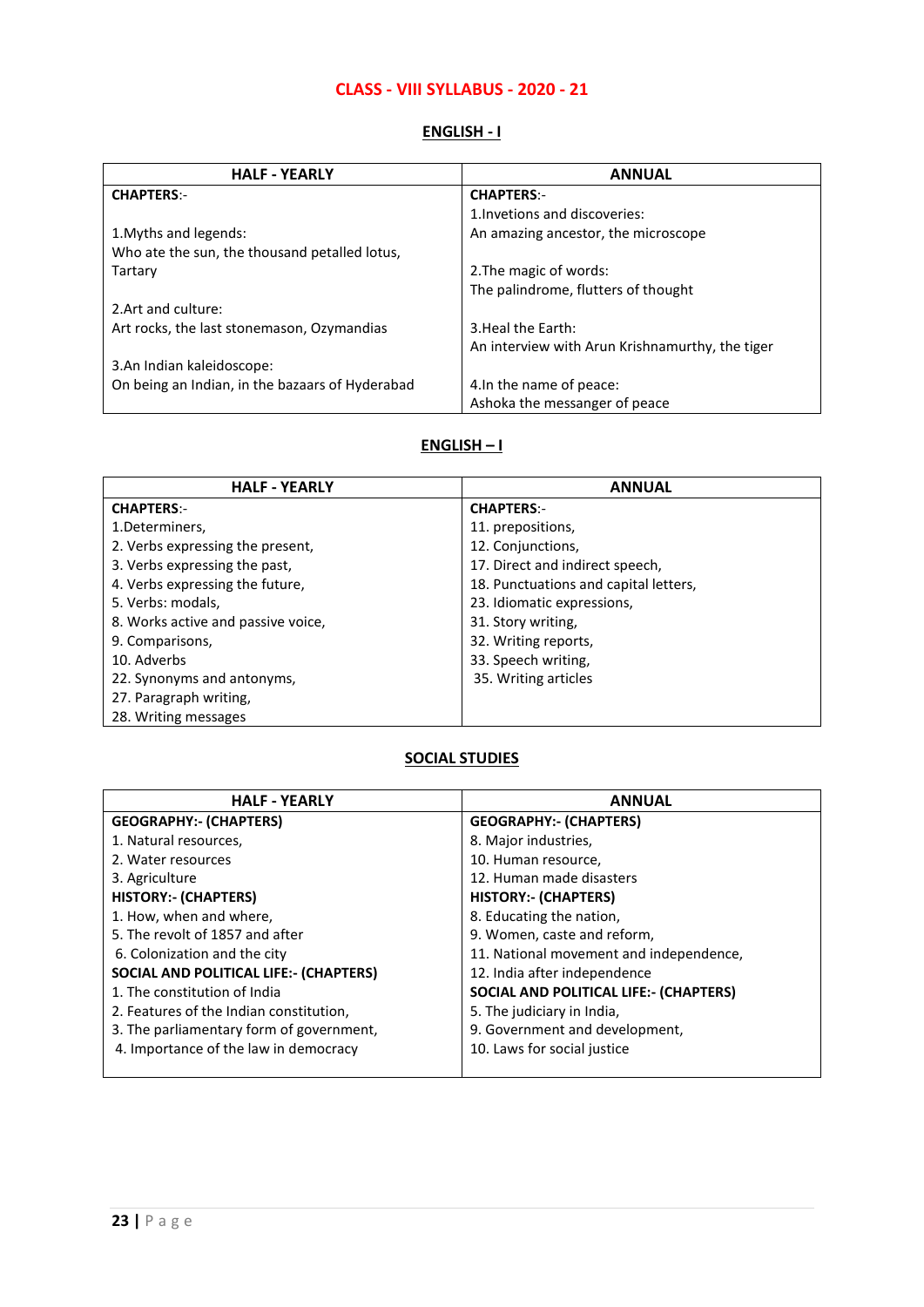| <b>HALF - YEARLY</b>                      | <b>ANNUAL</b>                          |
|-------------------------------------------|----------------------------------------|
| <b>CHAPTERS:-</b>                         | CHAPTERS:-                             |
| 1. Rational numbers,                      | 16. Factorisation,                     |
| 2. Exponents,                             | 8. Linear equations,                   |
| 3. Squares and square roots,              | 10. Profit and loss,                   |
| 4. Cubes and cube roots,                  | 11. Compound interest,                 |
| 6. Operations on algebraic expressions,   | 13. Time and work,                     |
| 9. Percentage                             | 17. Construction of quadrilaterals,    |
| 12. Direct and inverse proportions,       | 18. Area of trapezium and a polygon,   |
| 14. Polygons,                             | 20. Volume and surface area of solids, |
| 15. Quadrilaterals,                       | 21. Data handling,                     |
| 16. Parallelograms,                       | 23, line graphs and linear graphs,     |
| 22. Introduction to co-ordinate geometry, | 25. probability                        |
| 24. Pie charts                            |                                        |

## **SCIENCE**

| <b>HALF - YEARLY</b>              | <b>ANNUAL</b>                             |
|-----------------------------------|-------------------------------------------|
| <b>CHAPTERS:-</b>                 | <b>CHAPTERS:-</b>                         |
| 1. Crop production,               | 5. Coal and petroleum,                    |
| 2. Microorganisms,                | 6. Combustion and flame,                  |
| 3. Synthetic fibres and plastics, | 9. Reproduction,                          |
| 4. Metals and non-metals,         | 10. Reaching the age of adolescence,      |
| 8. Cell structure and functions,  | 13. Sound,                                |
| 11. Force and pressure,           | 15. Chemical effects of electric current, |
| 12. Friction,                     | 16. Reflection of light,                  |
| 14. Some natural phenomena        | 17. Refraction and dispersion light,      |
|                                   | 18. The universe                          |

### **COMPUTER**

| <b>HALF - YEARLY</b>  | <b>ANNUAL</b>                            |
|-----------------------|------------------------------------------|
| CHAPTERS:-            | CHAPTERS:-                               |
| 1. Computer networks, | 6. Visual basic                          |
| 2. HTML,              | 7. Visual basic: the calculator program, |
| 3. More on HTML       | 9. Internet and computing ethics         |

### **VALUE EDUCATION**

| <b>HALF - YEARLY</b>                | <b>ANNUAL</b>               |
|-------------------------------------|-----------------------------|
| 1. Meditation                       | 1. Beware of the black cat. |
| 2. When opportunities come Knocking | 2.Criticism.                |
| 3.A rich man's world                | 3. Happy Holidays!          |

## **GK**

| <b>HALF - YEARLY</b>            | <b>ANNUAL</b>                |
|---------------------------------|------------------------------|
| 1. Life in the Desert. Page 6   | 6. Green Vehicles. Page 28   |
| 2. Mixed Bag. Page 8            | 7. Born to Excel. Page 37    |
| 3. Winter Olympics. Page 15.    | 8. Mixed Bag. Page 44        |
| 4. The Seven Sister. Page 18,19 | 9. Quiz Time . Page 46       |
| 5. Scientific Mind. Page 20.    | 10. News Every Day .Page 48. |
|                                 |                              |